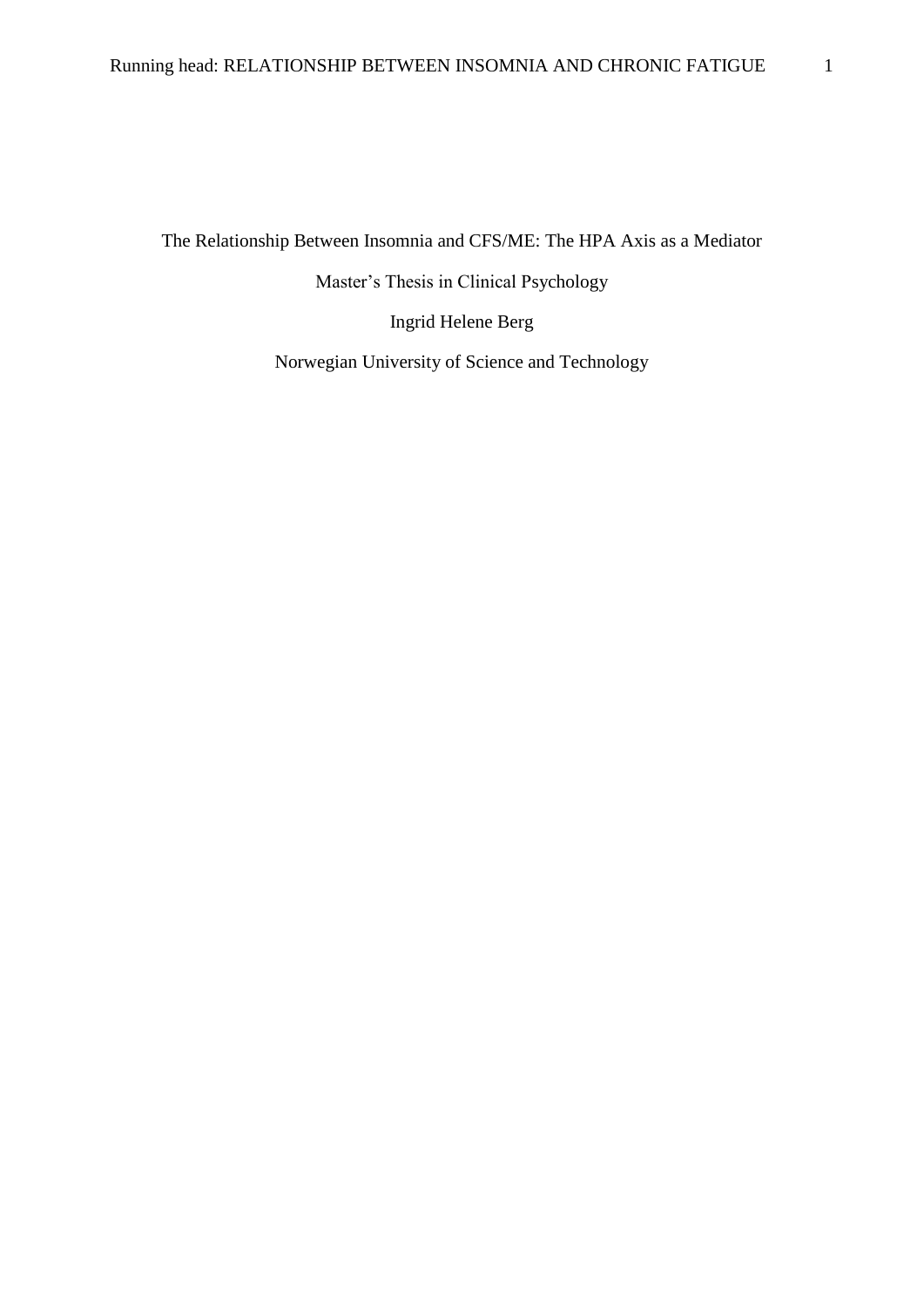### Author Note

### Acknowledgements

There are a number of individuals who deserves acknowledgement, and I would like to thank everyone who has contributed to this thesis. First of all, thanks to Henrik Jacobsen for access to data material used in this thesis. Especially thanks to my supervisor professor Tore C. Stiles for all guidance from the beginning with brainstorming until the completion of this thesis. Your feedbacks, advices, enthusiasm and ideas are highly appreciated. I would also like to thank Håvard Kallestad for his help with the statistical analyses, I'm grateful for this. Last, but not least, I would like to thank Anders Ulvestad for proof reading.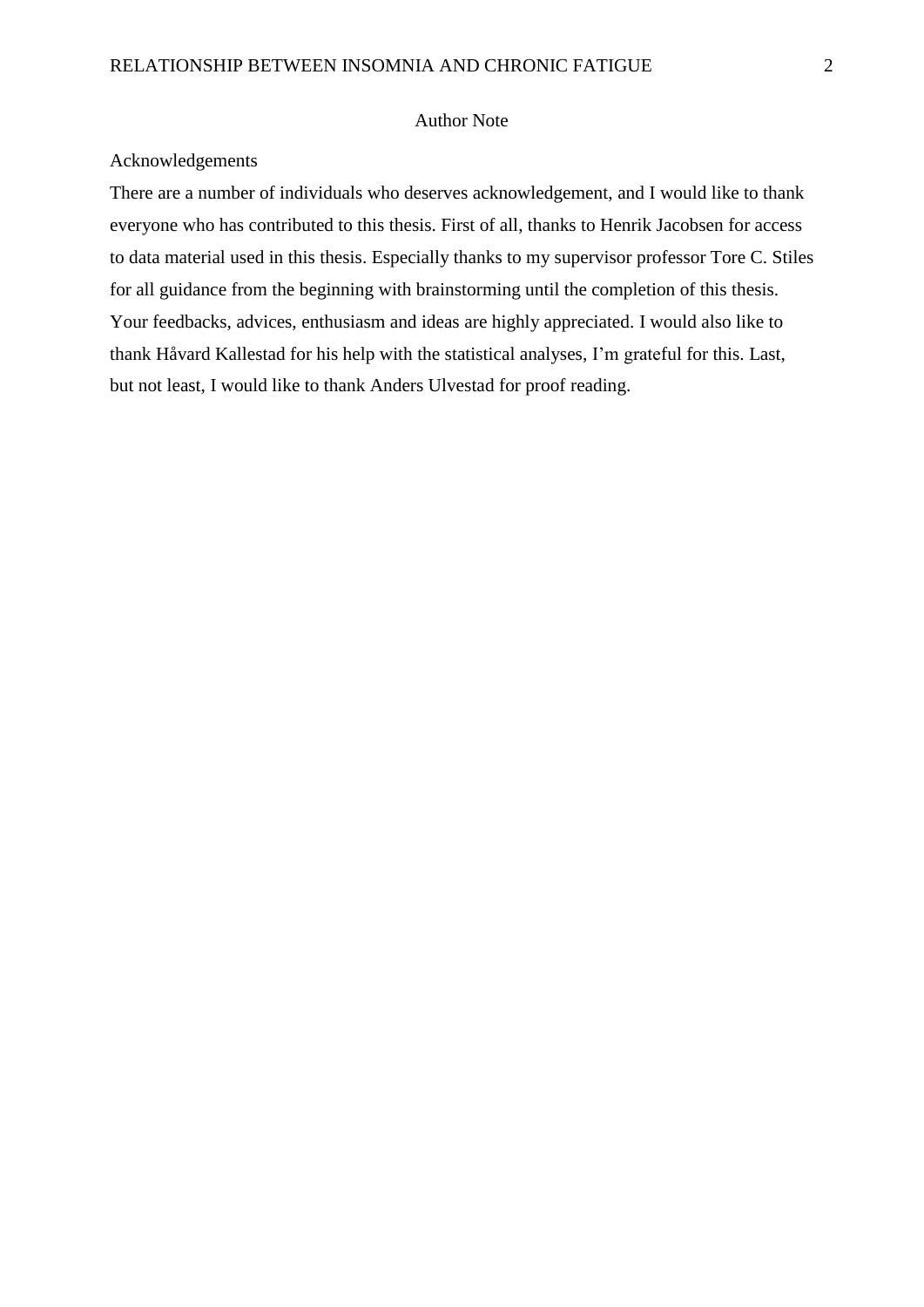#### Abstract

Fatigue is common in the general population, and is the hallmark of chronic fatigue syndrome/myalgic encephalomyelitis (CFS/ME). Although the occurrence of sleep difficulties is known to be common in subjects with fatigue, research on insomnia in such subjects is absent. The current study sought to examine the impact comorbid insomnia has on level of fatigue in subjects with chronic fatigue. The aim of this study is to assess the relationship between insomnia and chronic fatigue, and examine if the relationship is affected by the endocrine activity in the HPA axis. The following hypotheses were tested: 1) Do patients with chronic fatigue and comorbid insomnia experience more fatigue than patients with chronic fatigue without comorbid insomnia? 2) Do patients with chronic fatigue and with initially comorbid insomnia experience more fatigue after treatment than chronic fatigue patients without comorbid insomnia? 3) Do patients with chronic fatigue who experience improvement in insomnia after treatment also experience less fatigue by the end of treatment compared with patients who do not experience improvement in insomnia? 4) Is the potential relationship between insomnia and chronic fatigue influenced by the activity of the HPA axis as expressed by variation in cortisol output measured by Trier Social Stress Test for Groups (TSST-G)? The study sample consisted of 75 patients with chronic fatigue. Thirty-three met criteria for insomnia, while 42 did not. While staying at Hysnes Rehabilitation Center in Trondheim, Norway, they received a work-related Acceptance and Commitment Therapy (ACT) treatment intervention lasting 3.5 weeks. In addition, they participated in a standardized stress test (Trier Social Stress Test) pre- and post-treatment. Saliva cortisol samples were collected during the test in order to measure variation in cortisol output. The current finding is the first description of how insomnia in patients with chronic fatigue is associated with higher levels of fatigue  $(p < .05)$ . Further, this study gives preliminary support indicating that remission of insomnia in patients with chronic fatigue can significantly reduce levels of fatigue ( $p < .05$ ), and furthermore improve the physiological stress-response ( $p <$ .05). These results might encourage clinicians to assess and provide specific treatment for insomnia in patients with chronic fatigue as this might improve their treatment results. An aim for further research should be to investigate the effect of specified treatment for insomnia in patients with chronic fatigue.

*Keywords:* insomnia, chronic fatigue, hypothalamic–pituitary–adrenal (HPA) axis, salivary cortisol, Trier Social Stress Test for Groups, Acceptance and Commitment Therapy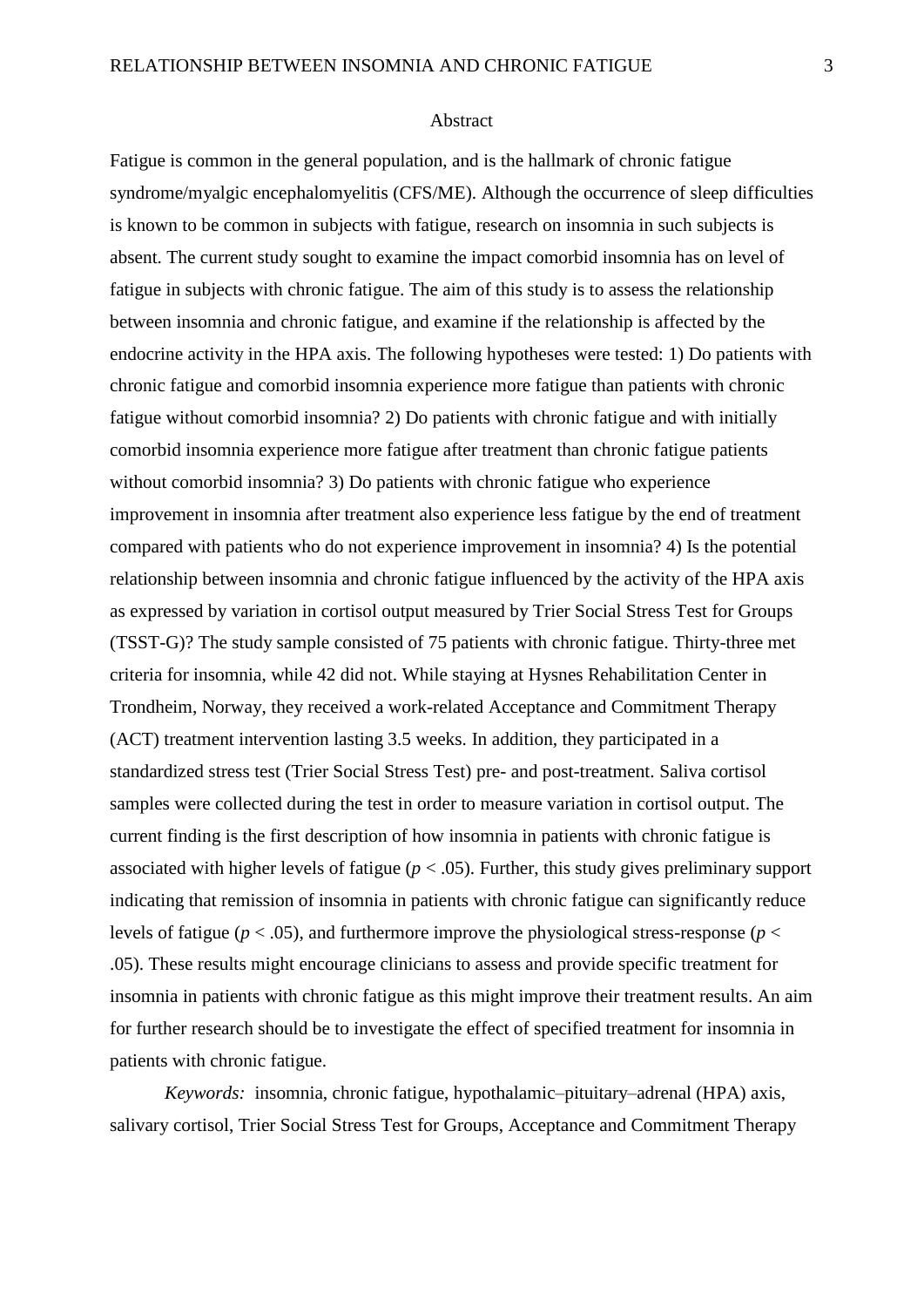# The Relationship Between Insomnia and Chronic Fatigue: The Hypothalamic–Pituitary– Adrenal Axis as a Mediator

Fatigue is a common complaint in the community. A large community survey conducted in the UK found that 27% of all adults reported significant fatigue in the week before interview (Ranjith, 2005). Fatigue is typically transient and explained by prevailing circumstances. However, some persons experience persistent and debilitating fatigue (Afari & Buchwald, 2003).

Chronic fatigue syndrome/myalgic encephalomyelitis (CFS/ME), as defined by the international consensus definition (Fakuda et al., 1994), is a condition primarily characterized by persistent and profound fatigue of at least six months duration. It causes substantial disruption to the individual's daily function. The fatigue has to be medically unexplained and not the result of ongoing exertion, and not substantially alleviated by rest. In addition to fatigue, the diagnostic criteria require the concurrence of four or more of the following symptoms: muscle- and joint-pain, headache, sore throat, impairment in memory or concentration, unrefreshing sleep and postexertional fatigue lasting more than 24 hours (Fakuda et al., 1994). To date, no diagnostic test exists for CFS/ME, and the diagnosis is made on the basis of symptom criteria and by excluding underlying medical or psychiatric conditions that may explain the fatigue (Devanur & Kerr, 2006). The prevalence rates for CFS/ME vary depending on the definition and the criteria used. Community and primary care studies have reported the prevalence to be between 0.2- 2.6% (Reid, Chalder, Cleare, Hotopf, & Wessely, 2000).

Many factors have been found to have an impact on fatigue. The nature as well as the causes of CFS/ME has been subject of much debate. Even though the etiology remains unclear, evidence exists for and against the importance of endocrine, psychological, immune and virological factors (Cho, Skowera, Cleare, & Wessely, 2006). Emotional stress may play a role in the pathogenesis of CFS/ME, and may trigger the disease in people that have a genetic risk (Devanur & Kerr, 2006). The influence stress exerts is complex and most likely a combined result of an effect on the immune responsiveness, the ability of the immune system to control and clear infections and an effect on the HPA axis (Devanur & Kerr, 2006). It is also likely that virus infection and flu-like illness may trigger the condition, and many cases of CFS/ME begin with an infection (Devanur & Kerr, 2006). Another predisposing vulnerability proposed is gender, and most studies report higher rates of CFS/ME in women (Ranjith, 2005).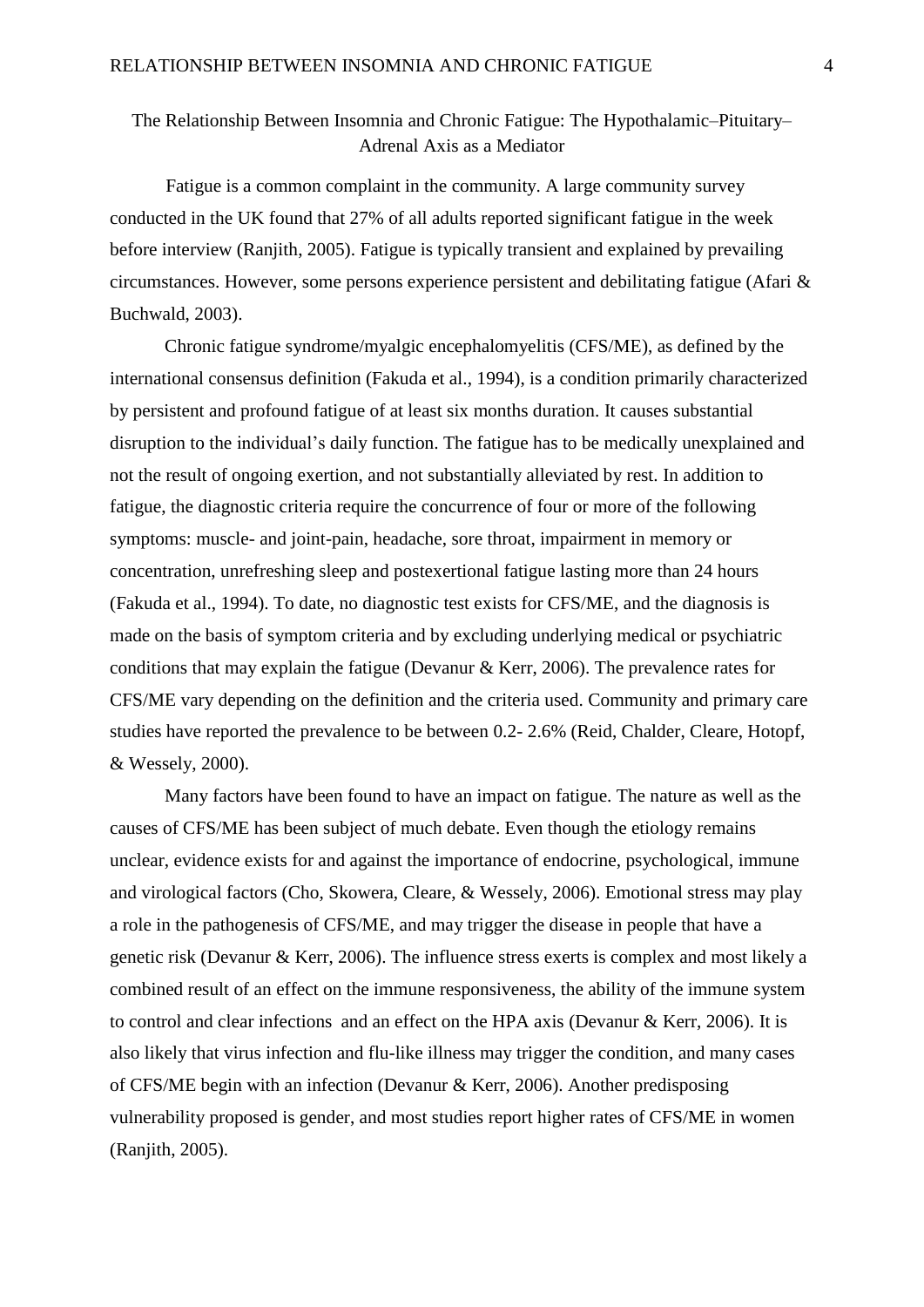One factor involved in chronic fatigue and CFS/ME that may have been overlooked is insomnia. Insomnia is present in most psychiatric conditions (Riemann, 2007) and chronic pain (de la Vega & Miró, 2013). Insomnia and psychopathology is highly comorbid, and as many as 50% to 80% that have a psychological disorder also report having sleep disturbances (Morin & Ware, 1996). The comorbidity is particularly high between insomnia, depression and anxiety (Morin & Ware, 1996). Insomnia is often seen as a secondary problem and a symptom of the primary psychological disorder commonly believed to be alleviated once the primary disease is treated. As a consequence, insomnia may be overlooked in mental health care settings and many clients are deprived from treatment (Harvey, 2001). The diagnosis of insomnia was virtually non-existent in a sample of 93% of all patients receiving treatment in mental health care in Norway ( $N= 40261$ ). This was despite the fact that sleep disturbances was commonly acknowledged by both patients and clinicians (Kallestad et al., 2011). Studies have shown that treatment of insomnia not only can improve sleep, but also may have a positive effect by reducing the symptoms of the assumed "primary" disease. Cognitive Behavior Treatment for Insomnia (CBT-I) has shown an effect by reducing comorbid anxiety and mood disorder (Vallieres, Bastien, Ouellet, & Morin, as cited in Harvey, 2001). Comorbid insomnia has also been found to impact the treatment-response for depression, and studies have found that patients with depression and comorbid insomnia respond more poorly to treatment of both anti-depressants (Pigeon et al., 2008) and psychotherapy (Thase et al., 1997). Further comorbid insomnia may also lead to higher symptom severity, lower quality of life, lower levels of function and less benefit from treatment for patients in mental health care, independently of their primary diagnosis (Kallestad et al., 2012).

Concerning sleep difficulties and chronic fatigue the existing research has found that patients with CFS/ME, compared to healthy control subjects, often have longer sleep onset latencies suggesting that some patients may have difficulties initiating sleep (Jackson & Bruck, 2012). Further, studies have revealed that patients with CFS/ME have an abnormal sleep pattern and that the percentage of each sleep stage in this group differs from the control sample. Patients within this group spend more time awake and in the lighter stages of sleep (stage 1 and 2), and less time in the deeper stages of sleep (SWS and 2 sleep) (Gotts et al., 2013). Complains of non-restorative sleep is also a hallmark and found to be present in 87- 97% of CFS/ME cases identified in community studies. Even after a night with sufficient sleep duration, patients with CFS/ME typically report awakening unrestored or unrefreshed (Mariman et al., 2013). In addition to abnormal sleep pattern and non-restorative sleep, large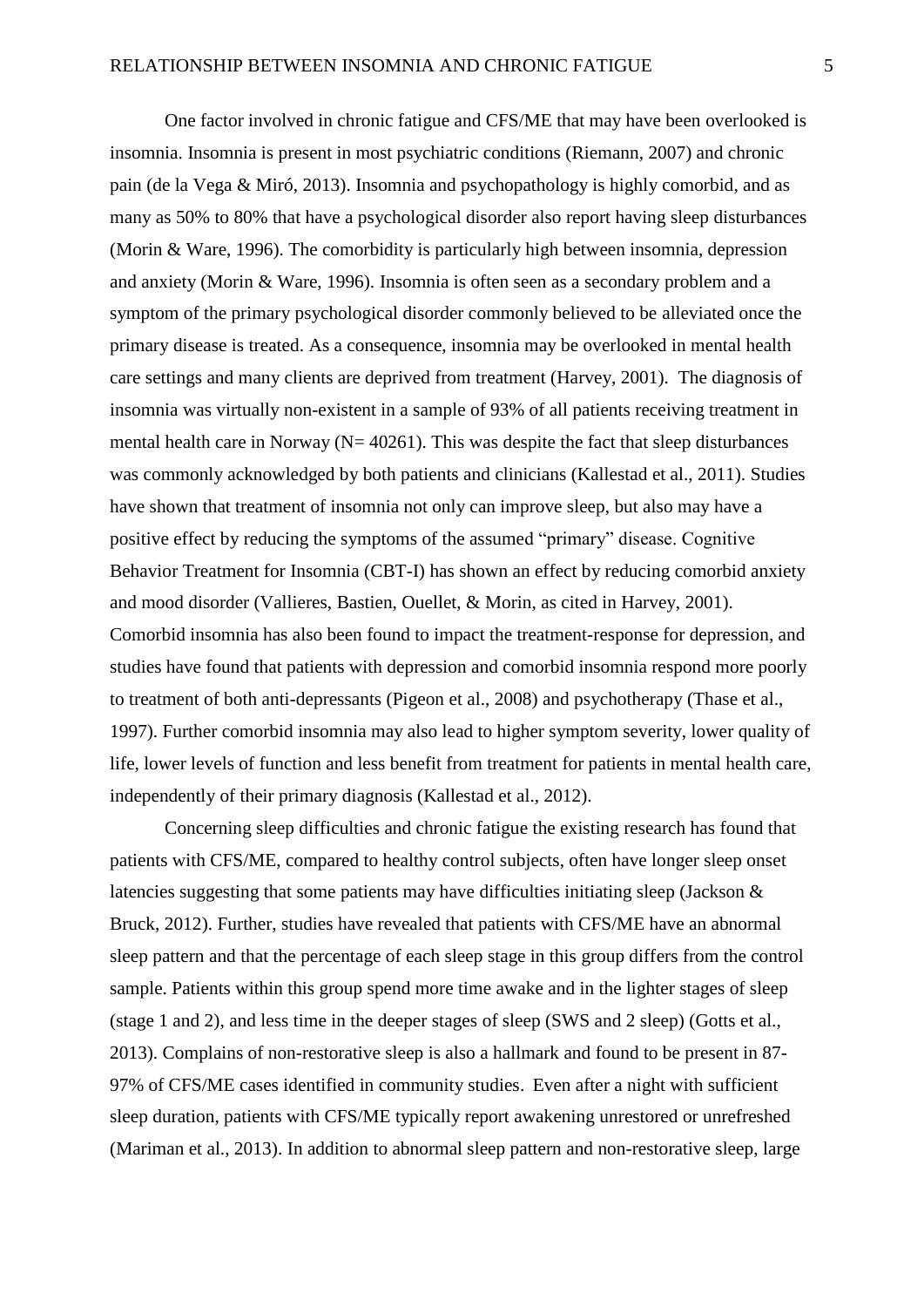population-based studies have found that approximately 20% of CFS/ME patients either have obstructive sleep apnea or narcolepsy (Jackson & Bruck, 2012).

However, when it comes to insomnia, research is absent. To my knowledge no studies to date have examined the relationship between insomnia and CFS/ME. A search on PubMed for articles, in English, using the terms "*Insomnia and CFS/ME*" and "*Insomnia and chronic fatigue*" in the title or abstract retrieves no results of relevance.

There are many important questions left to answer concerning the relationship between insomnia and chronic fatigue. For example, how insomnia in patients with chronic fatigue has an effect on the fatigue, both as a predisposing, precipitating and perpetuating factor. If insomnia has a negative impact on clinical state and benefit from treatment, it would be important knowledge for clinicians. If that is the case, then insomnia should receive more attention of focus and should be taken into consideration in treatment of the chronic fatigue. It would also be of interest to see if improvement in insomnia severity after treatment may have an effect on the experienced fatigue. Further, it would be interesting to see what biological mechanisms that may underlie the potential relationship between insomnia and chronic fatigue.

An important factor involved in both insomnia and chronic fatigue is the hypothalamic–pituitary–adrenal (HPA) axis. During physical and psychological stress, the HPA axis functions to maintain homeostasis (Devanur & Kerr, 2006). The HPA axis thus plays a central role in the human stress response. The HPA axis is comprised of three components: the hypothalamus, pituitary gland and adrenal cortex (Wessely, Hotopf, & Sharpe, 1998). Under stress, the neurosecretory cells of the paraventricular nucleus (PVN) of the hypothalamus secrete corticotropin-releasing hormone (CRH) and arginine vasopressin (AVP) into the microportal circulatory system of the pituitary stalk. Further, CRH and AVP stimulate the release of adrenocorticotropic hormone (ACTH) from the anterior lobe of the pituitary, and ACTH in turn promotes the release of the glucocorticoid cortisol from the adrenal cortex. The final product of the HPA axis, cortisol, is a key hormone secreted during the stress response and has a range of central and peripheral effects. These include the coordinating of circadian events such as the sleep/wake cycle and facilitating our ability to adapt to, and recover from, stress as well as promotion of learning and memory processes (Watson & Mackin, 2008) (see Figure 1). Cortisol is also essential for normal immunity and inhibits various immune activities (Dunn, 2007).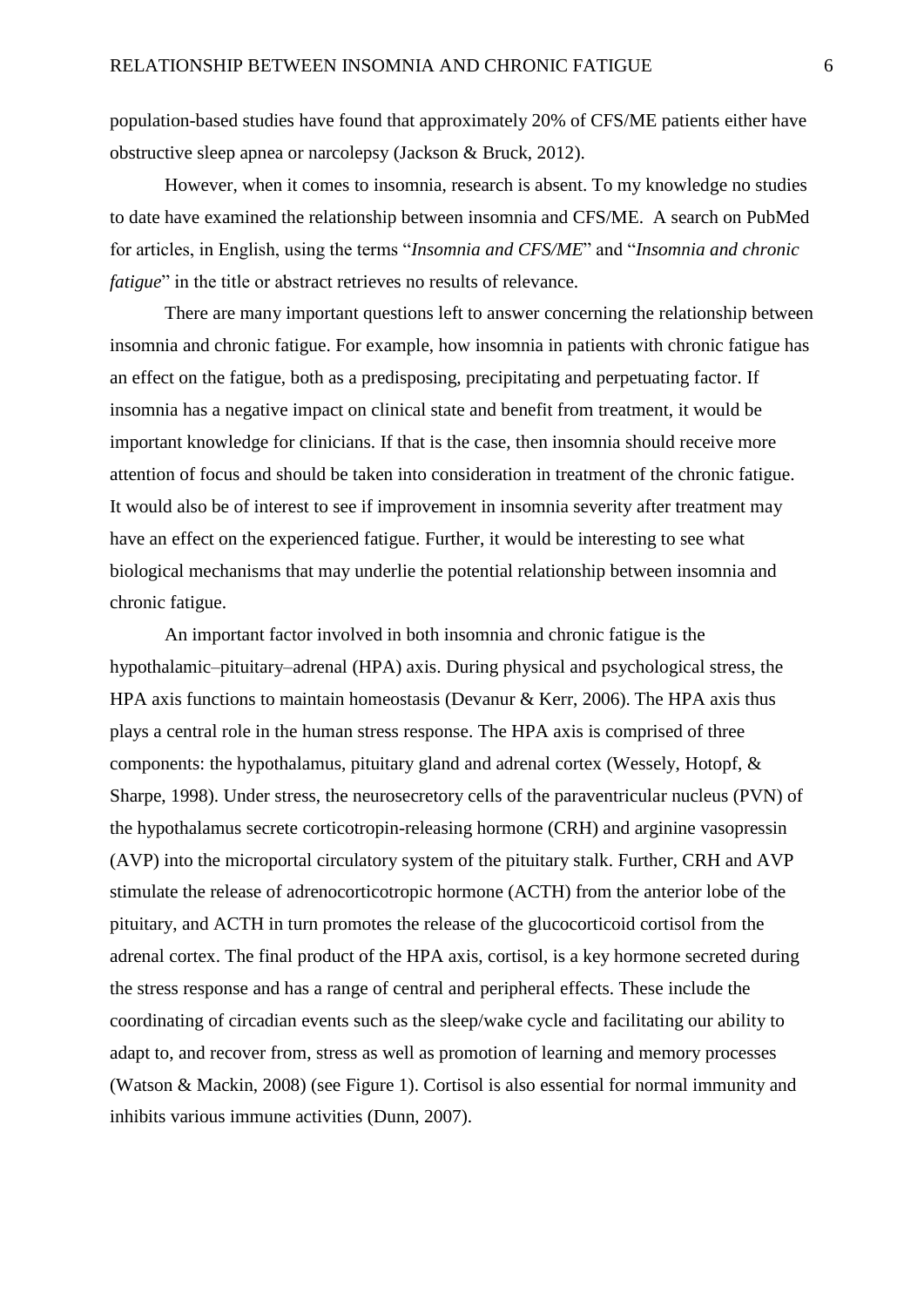## (Insert Figure 1 here)

Numerous studies have examined the HPA axis in CFS/ME, and evidence suggests a dysregulation in the function of the HPA axis (Cleare 2003; Giorgio, Hudson, Jerjes & Cleare 2005; Jackson & Bruck 2012). The dysregulation is manifested as either hypo- or hyperactivity, but a lack of variability in the hormonal expression could be the common factor (Björntorp & Rosmond 2000; Kudielka, Bellingrath, & Hellhammer 2006; Petrowski, Herold, Joraschky, Wittchen & Kirschbaum 2010). This low variability has been claimed to be a physiological expression of vital exhaustion, a mental state where the ability to adapt to stress is disrupted (Appels, 2004).

The idea that sustained arousal may disrupt the stress response, is in line with the cognitive activation theory of stress (CATS) by Ursin and Eriksen (2004). According to this theory an HPA axis dysregulation may be the result of a sustained activation over time, and may eventually lead to pathology. A study by Lutgendorf et al. (1995) examined the effects of stress on physical symptoms and functional impairments in a sample of patients with CFS/ME. Their findings showed that stress exacerbate the symptoms of fatigue.

An earlier study by Poteliakhoff (1981) showed that cortisol levels in patients with CFS/ME are reduced, and it is suggested that initial stress results in a prolonged hyperactivation of the HPA axis. Subsequently the prolonged hyperactivation leads to an insensitivity and HPA axis hypoactivation. A review by Cleare (2003) on research assessing the function of the HPA axis revealed that about half of the studies found evidence for lowered cortisol levels in patients with CFS/ME. Observations of conditions where low circulating cortisol are characterized by fatigue have led to the hypothesis that fatigue in CFS/ME is mediated by lack of cortisol (Cleare, 2003). In a later article, however, Cleare (2004) argues that one cannot know if the observed dysfunction in the HPA axis is the aetiology of the disease. It may also be secondary to other factors such as sleep disturbances.

In addition to its central role in the human stress-response system, the HPA axis plays an important role in sleep regulation and interacts with sleep in multiple ways (Buckley & Schatzberg 2005; Jackson & Bruck 2012). The HPA axis plays important roles in modulating sleep and a dysfunction in this axis can disrupt sleep (Buckley & Schatzberg, 2005). HPA axis dysfunction may play a causative role in some clinical sleep disorders such as insomnia. In insomnia the cortisol levels are increased, particularly in the evening and the first part of the nocturnal sleep period (Buckley & Schatzberg, 2005). HPA hyperactivity can have many negative effects on sleep. An increased HPA activity promotes sleep fragmentation and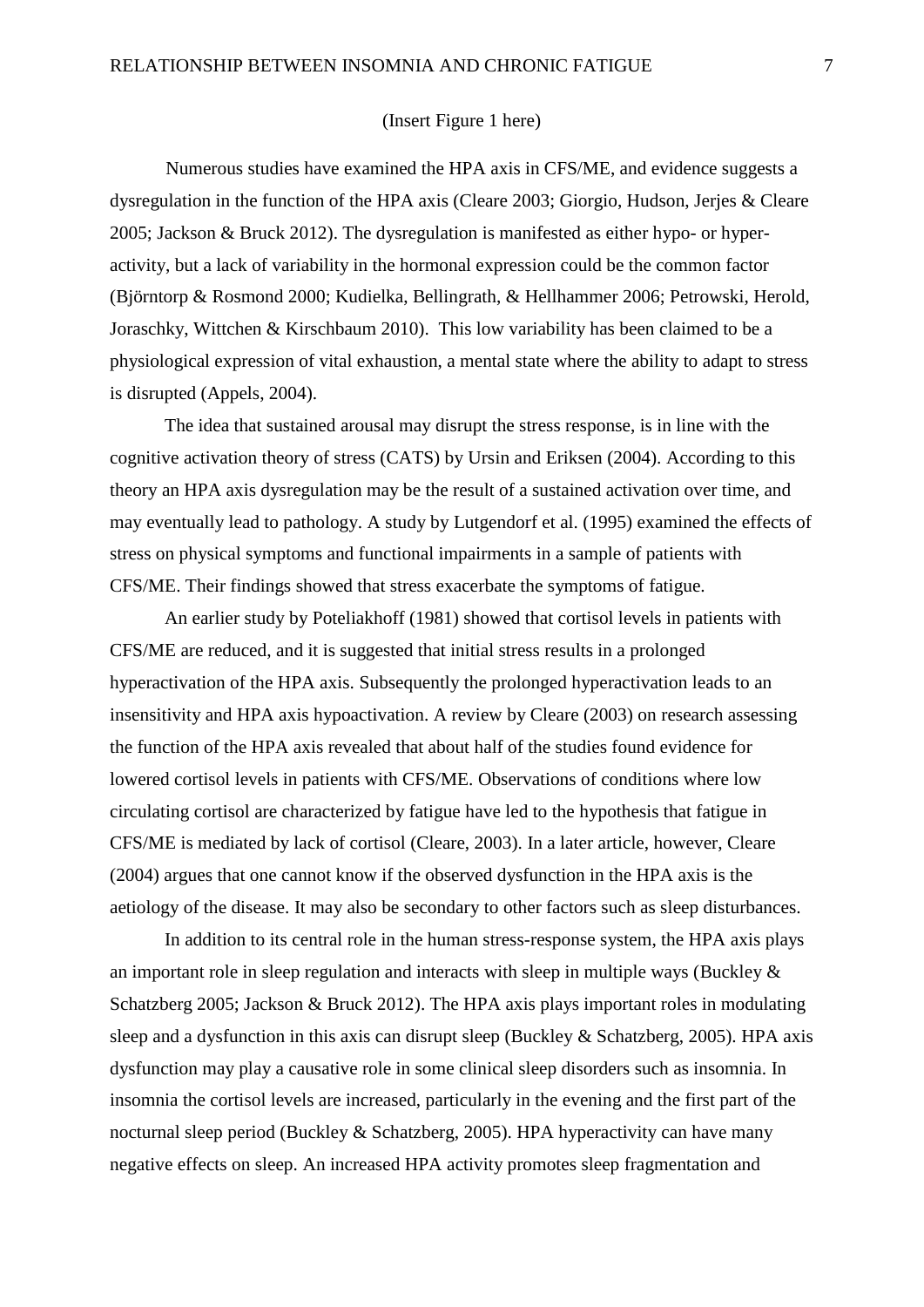shortened sleep time. Sleep fragmentation further increases cortisol levels, and thereby exacerbate the HPA axis dysfunction, leading to a vicious cycle of chronic insomnia (Buckley & Schatzberg, 2005).

Accordingly, both insomnia and CFS/ME is associated with a dysfunction in the HPA axis (Buckley & Schatzberg 2005; Cleare 2003). It is possible that the HPA axis mediates the relationship between fatigue and insomnia. However, while CFS/ME is associated with a hypoactivation, insomnia is associated with a hyperactivation.

The release of cortisol is considered a reliable HPA axis marker for the response to acute psychosocial stress. Cortisol can be measured in blood or saliva, and after stimulation onset, the cortisol levels gradually increase within a few minutes and reach a peak in concentration about 10-30 minutes after stress cessation (Foley & Kirschbaum, 2010). There is considerable variation between individuals when it comes to cortisol response to acute psychosocial stress (Foley & Kirschbaum, 2010).

Salivary cortisol levels are by most studies considered as a reliable measure of the HPA axis adaption to stress (Hellhammer, Wüst, & Kudielka, 2009). When it comes to salivary cortisol measures, the most frequently used psychological protocol in stress research is the Trier Social Stress Test (TSST) (von Dawans, Kirschbaum, & Heinrichs, 2011). The test is shown to induce significantly increase in cortisol, has large effect sizes and high reliability (von Dawans et al., 2011). The benefit using TSST is that it makes it possible to measure variability in cortisol output in response to stress (Kirschbaum, Pirke, & Hellhammer, 1993).

The aim of this study is to assess the relationship between insomnia and chronic fatigue, and examine if the relationship is affected by the endocrine activity in the HPA axis. More specifically: 1) Do patients with chronic fatigue and comorbid insomnia experience more fatigue than patients with chronic fatigue without comorbid insomnia? 2) Do patients with chronic fatigue and with initially comorbid insomnia experience more fatigue after treatment than chronic fatigue patients without comorbid insomnia? 3) Do patients with chronic fatigue who experience improvement in insomnia after treatment also experience less fatigue by the end of treatment compared with patients who do not experience improvement in insomnia? 4) Is the potential relationship between insomnia and chronic fatigue influenced by the activity of the HPA axis as expressed by variation in cortisol output measured by Trier Social Stress Test for Groups (TSST-G)?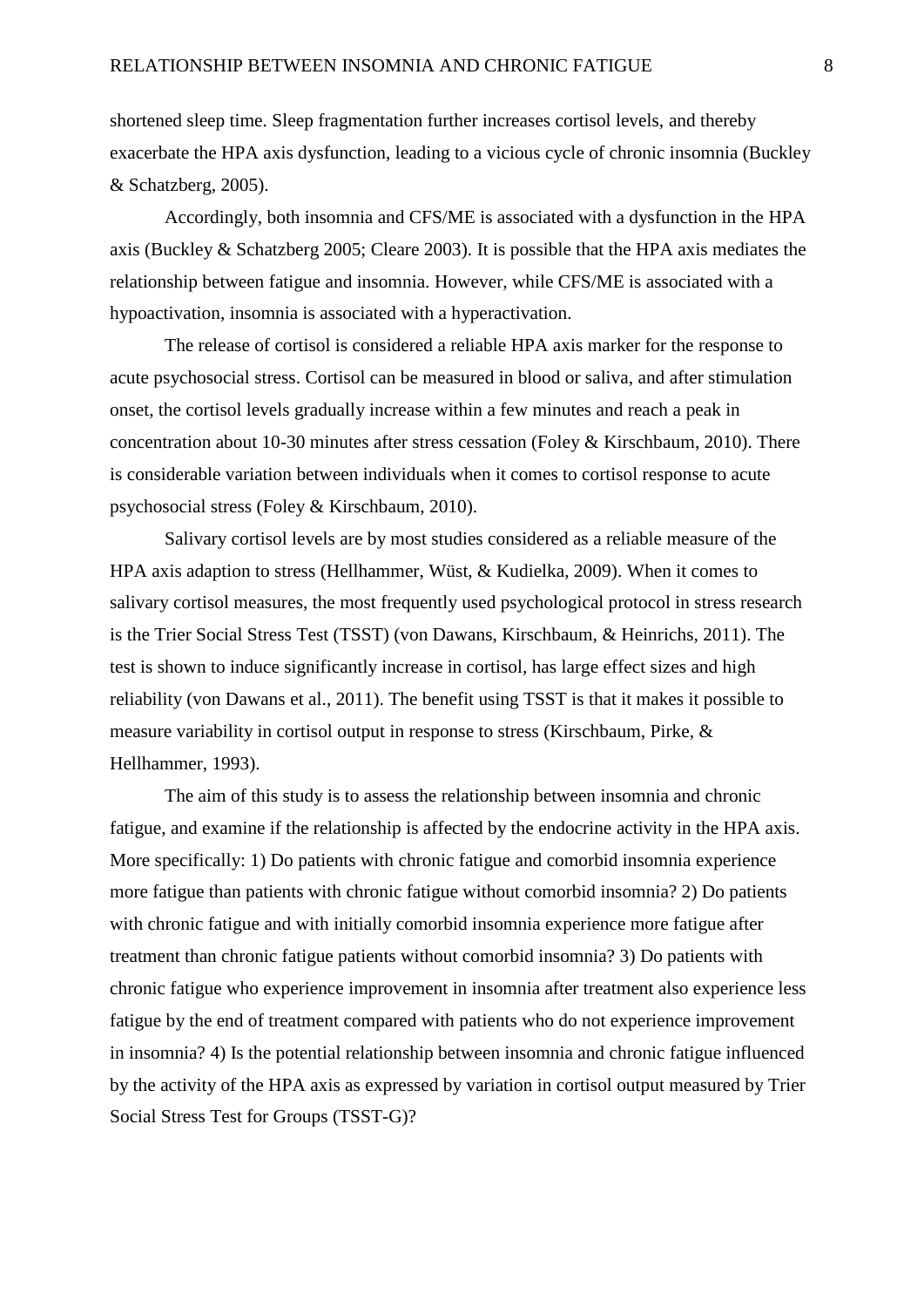### **Method**

### **Participants**

Participants were recruited from a clinical setting during 2012. General practitioners referred patients to a 3.5 week in-patient intervention at Hysnes Rehabilitation Center in Trondheim, Norway. The patients had to be between 18 and 59 years of age, on sick leave longer than 8 weeks due to experiences of chronic fatigue, musculoskeletal pain and/or diagnosed with minor mental disorders such as anxiety and depressive disorders. Prior to intervention the participants answered an extensive web-based survey provided by CheckWare<sup>TM</sup>. The survey included measures of socio-demographics, fatigue, pain, mental distress and sleep problems. Exclusion criteria were severe mental or somatic disorders as well as pregnancy. Patients were also excluded from participation if they were on medications that could affect cortisol secretion. As inclusion criteria for the current study, the participants had to score 5 or above on Chalder Fatigue Scale (Chalder et al., 1993). According to Chalder et al. (1993) a score above 5 may be considered a case of chronic fatigue.

A total number of 75 patients (one missing) met criteria for chronic fatigue at pretreatment. They were between 22 and 59 years old, with a mean age of 41.5 years (SD=10.3). Fifty-eight (76.3%) were females and 16 (21.1%) were males. Moreover, 42 of the patients (56%) had chronic fatigue without insomnia, while 33 patients (44%) had chronic fatigue with comorbid insomnia. The patients also participated in a standardized stress test (Trier Social Stress Test) pre- and post-intervention. All patients except two participated in the standardized stress test pre-treatment, of those 42 also participated in the standardized stress test post-treatment.

The study was approved by the Regional Ethical Committee for Research in Health in Trondheim, Norway. Before inclusion the participants received information about the experiment, and informed consent was obtained from all subjects included in this study. **Treatment**

Acceptance and Commitment Therapy (ACT) was the treatment intervention in this study. ACT is a third-wave cognitive behavior intervention approach developed by Steven Hayes (Hayes, Strosahl, & Wilson, 1999). Relational frame theory (RFT), a theory of human language and cognition, is the theoretical foundation underlying ACT (Hayes, Luoma, Bond, Masuda, & Lillis, 2006). The intervention is designed to increase psychological flexibility; "the ability to contact the present moment more fully as a conscious human being, and to change or persist in behavior when doing so serves valued ends" (Hayes et al., 2006, p.7). Psychological flexibility is established by focusing on strengthening six core processes: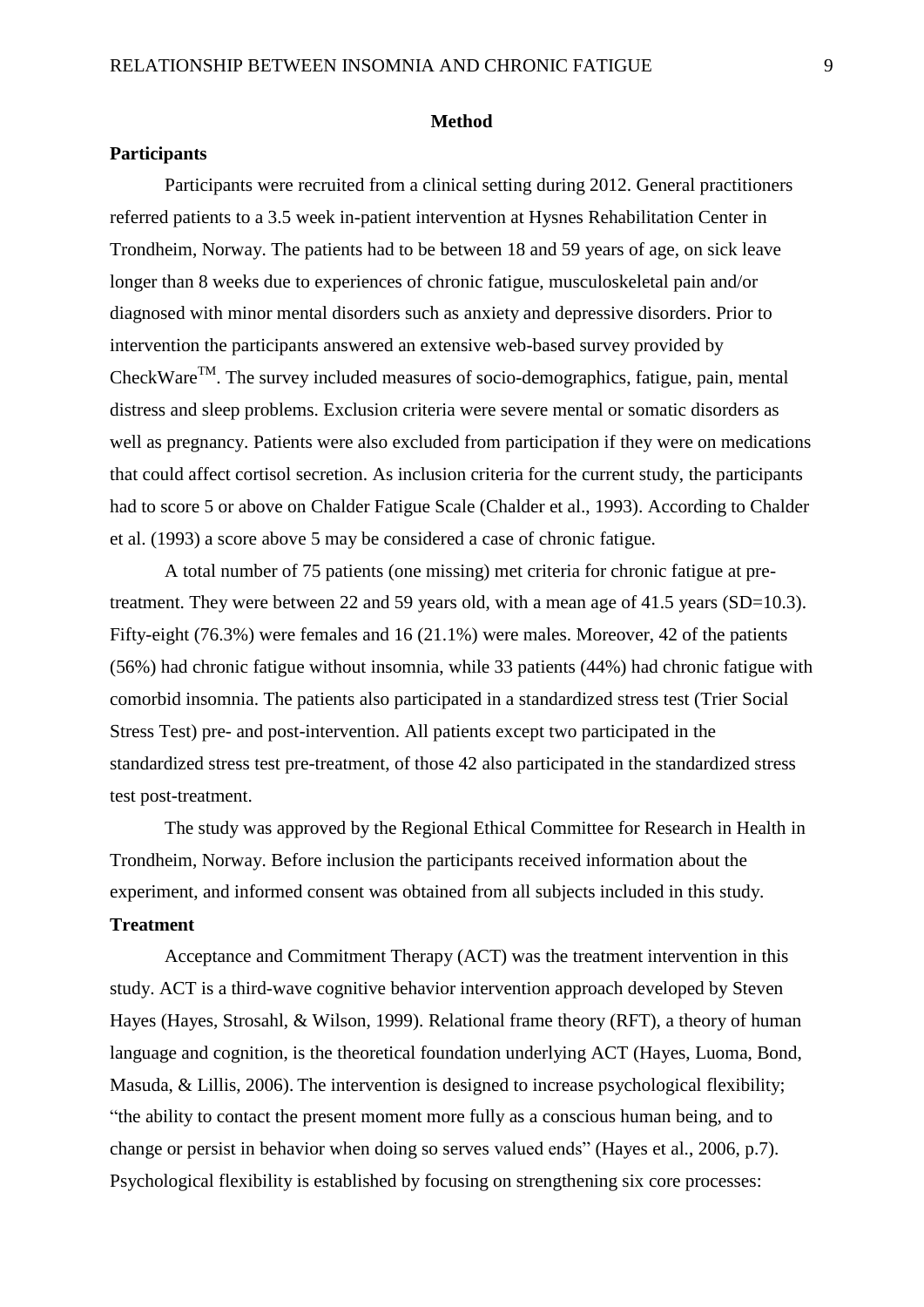acceptance, contact with the present moment, values, committed action, self as context and defusion (see Figure 2). These processes help to establish change and persistence linked to chosen values, and the approach relies on metaphors, paradoxes, stories, and exercises when working with these therapeutic components (Hayes et al., 1999). ACT encourages the patient to increase acceptance of subjective experiences in order to promote focus on chosen valued oriented goals and behavior change that can result in improved life quality (Hayes et al., 1999).

### (Insert Figure 2 here)

In the present study a specific ACT manual was developed, focusing on getting people back to work after sick leave. The participants, when staying at the Hysnes Rehabilitation Center, received work-focused ACT over a period of 3.5 weeks consisting of eight group sessions (lasting 90 minutes) and five individual consultations (lasting 45 minutes). The therapeutic tools in this ACT intervention include: 1) a *work/values compass* in order to assist the patients in identifying and raising awareness of life areas, 2) a *cognitive model* illustrating the interaction between cognitions, behavior, emotions, symptoms and the social environment, 3) a model of how chronic symptoms can develop and are maintained, 4) *mindfulness exercises*, 5) a model of communication illustrating stages and phases in communication, 6) metaphors used to show patients how control is not a useful strategy, 7) genogram, 8) overview over goals and actions, 9) an illustration and description of the transtheoretical model of change and, 10) a symptom diary. The group sessions included socialization to the ACT model, motivating the patients for change, and foreseeing barriers. Furthermore, the group sessions addressed: the issue of control; consequences of attempting to control the symptoms; family and important supporters; cognitive defusion (you are not your thoughts); communication and conflict; language; and staying committed to valueguided behavior. In the individual sessions the focus lied on identifying the patients' goals and values, and help the patients commit to his/her chosen values.

### **Measures**

Chronic fatigue was measured pre- and post-treatment using *The Chalder Fatigue Scale (*Chalder et al., 1993)*.* The Chalder Fatigue Scale is an 11-item self-report questionnaire assessing both mental and physical fatigue (Chalder et al., 1993). Each item has four response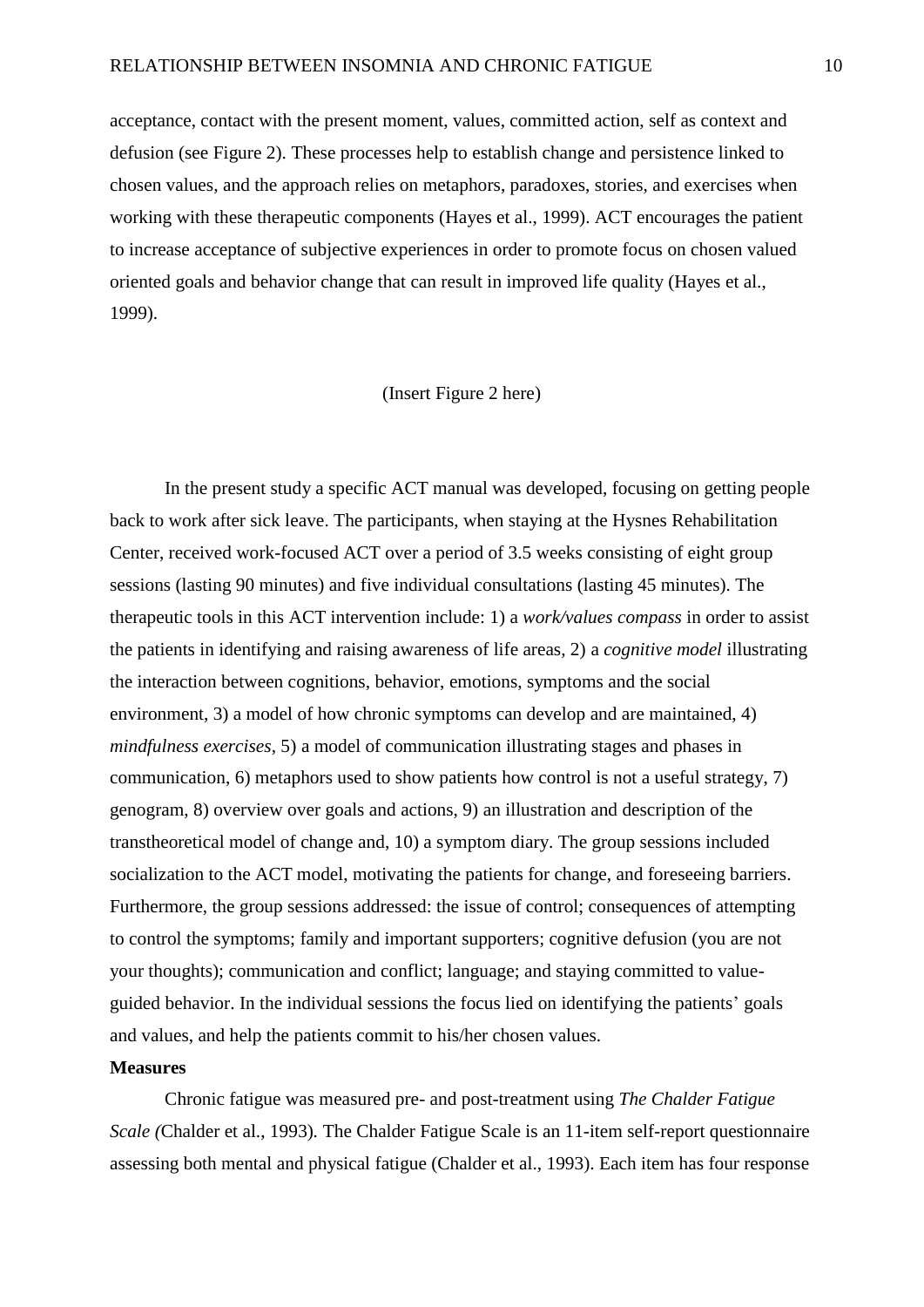categories scored bimodally 0-0-1-1. (e.g.,  $0=$  better than usual;  $0=$  no more than usual;  $1=$ worse than usual; 1= much worse than usual). A cut-off score indicating fatigue is  $\geq 5$ , lasting for six months or more (Chalder et al., 1993). The test has been shown to be highly reliable and valid (Chalder et al., 1993).

Insomnia was measured pre- and post-treatment by using *The Insomnia Severity Index (ISI)* (Bastien, Vallières, & Morin, 2001)*.* The ISI is a seven-item self-report questionnaire measuring the nature, severity and impact of sleep problems for the past two weeks (Bastien et al. 2001; Morin, Belleville, Bélanger & Ivers 2011). The items are: 1) difficulty falling asleep, 2) difficulty maintaining asleep, 3) early morning awakenings, 4) sleep satisfaction/dissatisfaction with sleep pattern, 5) interference of sleep problems with daily functioning, 6) sleep problems being noticeable to others and 7) levels of distress/worry caused by the sleep problems. Each item is rated by using a 5-point Likert scale (e.g.,  $0 = no$ ) problem;  $4 = \text{very severe problem}$ ) giving a total score ranging from 0 to 28. A score between 0 and 7 indicates no clinically significant insomnia, scores between 8 and 14 indicates subclinical insomnia. The cut-off score for insomnia is recommended to be a score of 15 or above (Morin et al., 2011). Consequently, patients scoring 15 or above were classified as patients with comorbid insomnia, while patients scoring 14 or below were considered patients without comorbid insomnia. The ISI has been shown to have good reliability and validity (Bastien et al. 2001; Morin et al. 2011).

*Trier Social Stress Test for Groups* (TSST-G) as described in von Dawans et al. (2011) was used to create a psychosocial stressor among the participants. The TSST-G is an experimental test designed to trigger mental stress among participants under controlled conditions. TSST-G is a performance task consisting of high levels of socio-evaluative threat and uncontrollability in a group format. The test consists of a public speaking task (mock job interview) and mental arithmetic task (serial subtraction) in front of a panel of two evaluators. Each session lasted approximately 2.5 hours including a 50 minutes preparation phase, 30 minutes exposure phase and a 60 minutes recovery phase. Both sessions took place between 16:30h and 19:30h in order to control for diurnal variation in cortisol secretion.

In the *preparation phase*, the participants were instructed to prepare an application for a job of their choice and in front of an expert panel to have a 2 minutes speech concerning their suitability for employment. The participants were also told that a video camera would record the interview in order to analyze their performance. One minute before the preparation period was over the first saliva sample was collected. In the *exposure phase* each participants were given a number and by using the numbers each presentation was randomly chosen by the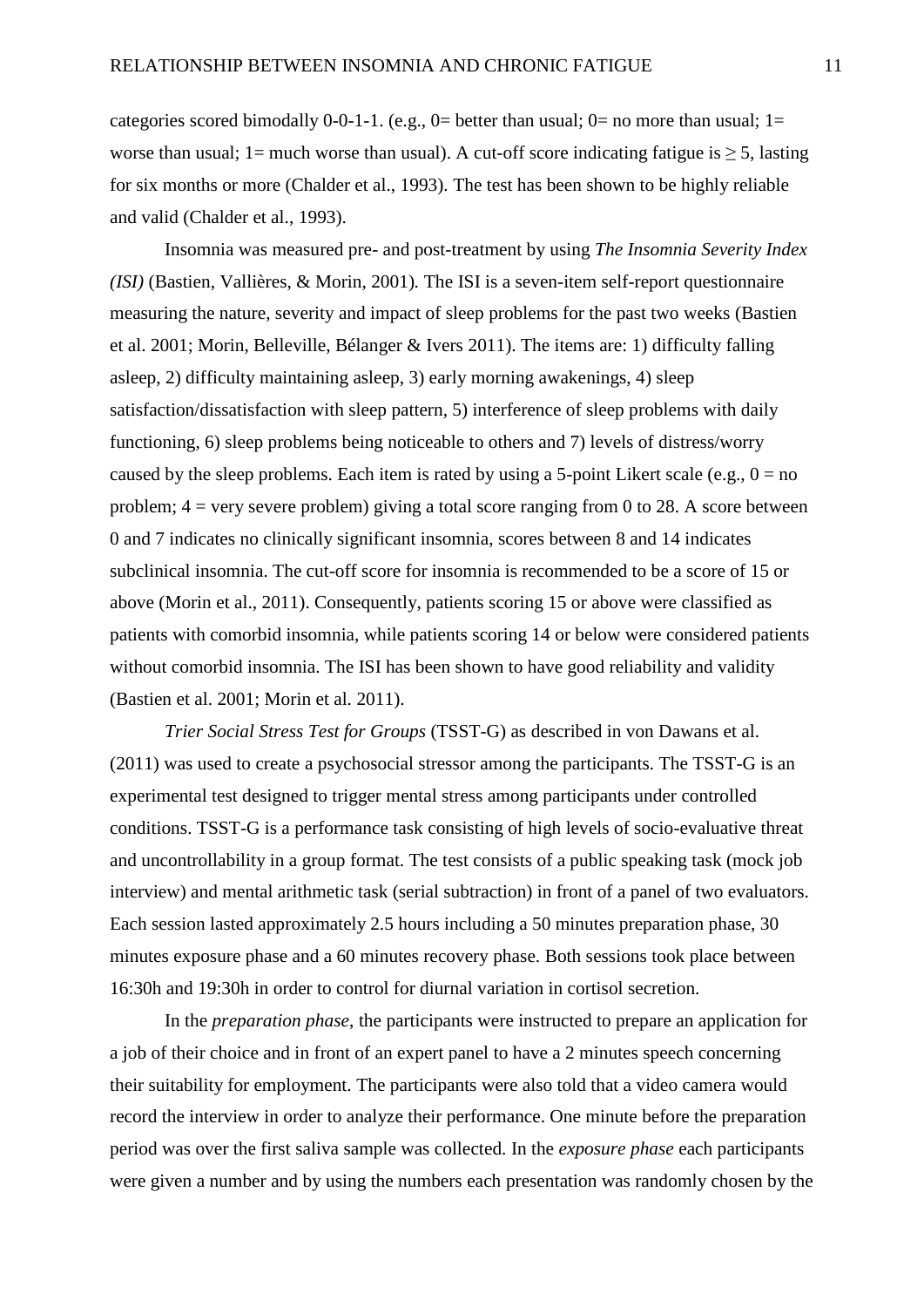test panel. A mobile dividing wall separated the participants under the experiment thereby restricting eye contact and social interaction between the participants. During the task the evaluators withheld all verbal and non-verbal feedback. The second saliva sample was collected after the presentations, and instructions were given to a mental arithmetic task. In this task the participants were asked to subtract the number 16 as quickly and correctly as possible from a number given by the test panel (3330, 3314, 3298). Each participant spent 1 minute and 20 seconds on this task, and neither here did they receive any feedback. After the arithmetic task, the third saliva sample was collected. During the recovery phase, an opportunity to share thoughts and reflections considering the experience was given to the participants. In addition, every 15 minute a saliva sample was taken (in total four salivettes)

Physiological measures were obtained during each test (pre- and post-treatment) and seven saliva samples were collected using a polyester salivette. One was taken during the preparation period, two during the experiment, and four were taken during the recovery phase. The timing of the pre-test and post-test was kept constant throughout the testing period due to diurnal variations on cortisol secretion (Chan & Debono, 2010). TSST-G has shown to induce significant increases in cortisol, and psychological stress responses (von Dawans et al., 2011).

Adrenocortical activity in response to psychosocial stress was measured using *saliva cortisol* samples as a biomarker. Cortisol as an indicator for adrenocortical activity has, by recent studies, been found to be highly predictive for psychosocial stress (Foley & Kirschbaum, 2010). Purpose-designed polyester salivettes produced by Sarstedt Inc., Rommelsdorf, Germany, were used to collect the samples and have been used in several previous studies (von Dawans et al., 2011; Witteveen et al., 2010). After sampling, the salivettes were stored at -20°C before being analyzed at the Department of Medical Biochemistry at St. Olavs Hospital, Trondheim. The samples were thawed, centrifuged an analyzed on Modular E170 from Roche using an electrochemiluminescens immunoassay (ECLIA) method. The assay used for determination of cortisol in saliva had an interassay variability of 7.9% at 12 nmol/L. To measure variability in cortisol output the last saliva sample was subtracted from the fourth sample, as recommended by von Dawans et al. (2011). **Statistical Analyses**

Statistical analyses were carried out using Statistical Package for Social Sciences (SPSS) for Windows.

A hierarchical linear regression analysis was conducted to test the first hypothesis that patients with chronic fatigue and comorbid insomnia exhibit higher levels of fatigue compared to chronic fatigue patients without comorbid insomnia. Level of fatigue at pre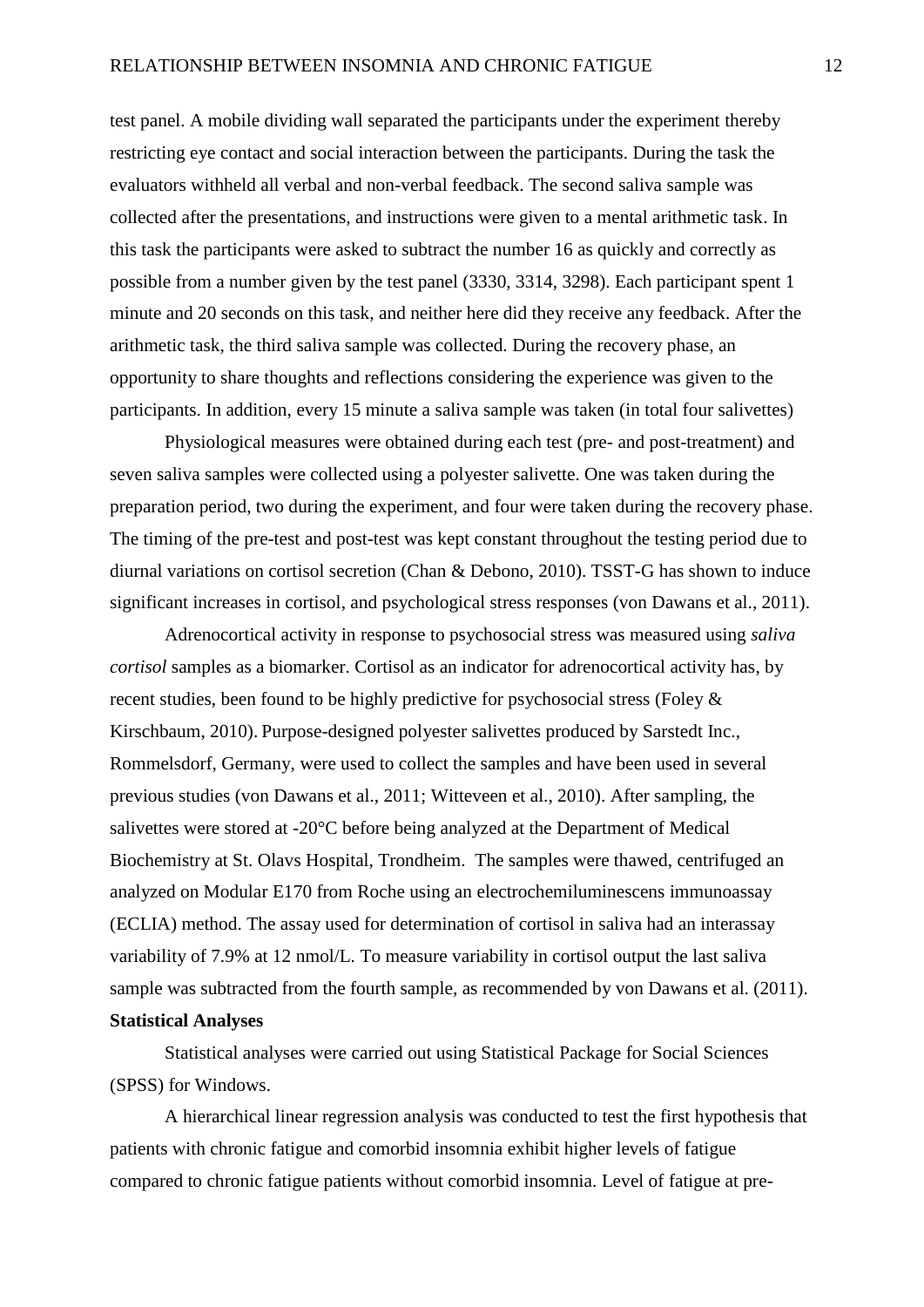treatment was used as dependent variable. In order to statistically control for potential age and sex differences age was entered in step 1 and gender was entered in step 2. In step 3, comorbid (1) or not comorbid insomnia (0) was entered as a dichotomized predictor variable.

To test the second hypothesis that patients with chronic fatigue and comorbid insomnia at pre-treatment exhibit higher levels of fatigue after treatment compared to patients with chronic fatigue without comorbid insomnia post-treatment, a second hierarchical regression analysis was conducted. Level of fatigue at post-treatment was used as the dependent variable. In order to statistically control for potential age and sex differences age was entered in step 1 and gender in step 2. In step 3 level of fatigue at pre-treatment was entered. In step 4 comorbid (1) or not comorbid insomnia (0) at pre-treatment was entered as a dichotomized predictor variable.

To test the third hypothesis (that patients with chronic fatigue who no longer meets criteria for comorbid insomnia after treatment exhibit less fatigue by the end of treatment compared to patients with no change in insomnia status before and after treatment) insomnia status at post-treatment was entered as a dichotomized new predictor variable in step 5 of the second hierarchical regression analysis. The unique explained variance from step 4 to 5 of the second hierarchical regression analysis examines to what extend a change in insomnia status predicts improvement in level of fatigue at treatment termination.

To examine to what extent insomnia status predicts variability in cortisol output two new hierarchical regression analyses were conducted. In the first regression analysis variability in cortisol output at pre-treatment was the dependent variable. Age was entered in step 1 and gender in step 2. Insomnia status at pre-treatment was the predictor variable entered in step 3. In the second hierarchical regression analysis variability in cortisol output at post-treatment was the dependent variable. Age was entered in step 1 and gender in step 2. Variability in cortisol output at pre-treatment was entered in step 3. In step 4 insomnia status at pre-treatment was entered and in step 5 insomnia status at post-treatment was entered.

Level of statistical significance was set to  $p < 0.05$ .

#### **Results**

To examine whether comorbid or no comorbid insomnia was predictive of level of fatigue, a hierarchical linear regression analysis was conducted in three steps. The results, summarized in Table 1, show that age entered in step 1 and gender entered in step 2 did not predict level of fatigue. However, insomnia status entered in step 3 significantly predicted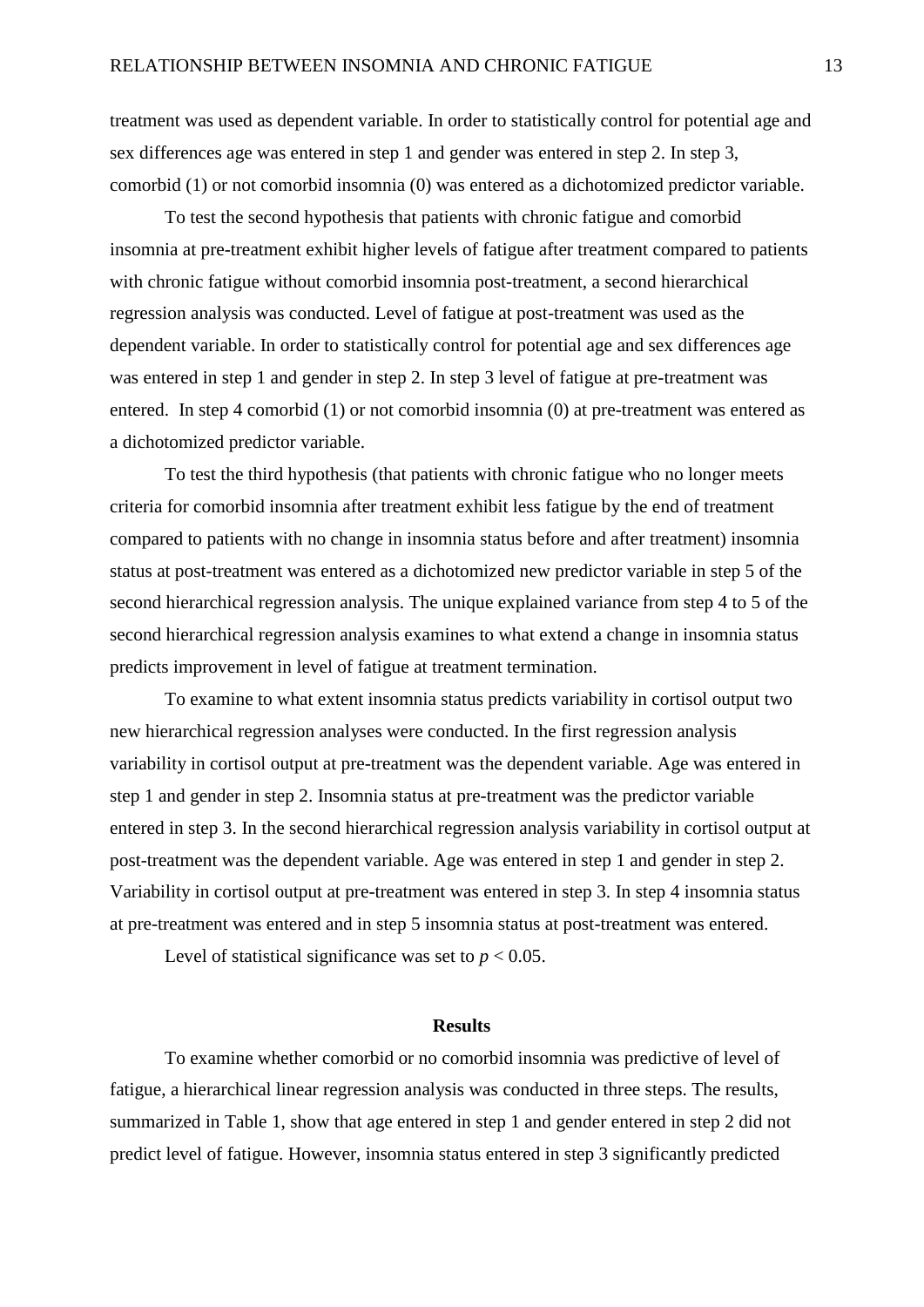higher levels of fatigue, indicating that patients with insomnia exhibited significantly higher levels of fatigue.

(Insert Table 1 here)

To examine if patients with chronic fatigue and initial comorbid insomnia exhibit higher levels of fatigue post-treatment compared to chronic fatigue patients without comorbid insomnia pre-treatment, a hierarchical linear regression analysis was conducted. As shown in Table 2, higher age, but not gender, was significantly associated with higher levels of fatigue at treatment termination. Higher levels of fatigue at pre-treatment were significantly associated with higher levels of fatigue at post-treatment. However, insomnia status at pretreatment did not predict levels of fatigue at treatment termination. To examine whether a change in insomnia status at treatment termination predicted levels of fatigue at posttreatment, insomnia status at post-treatment was entered as a dichotomized variable in step 5 of the hierarchical linear regression analysis. As shown in Table 2, a change in insomnia status from step 4 to step 5 significantly predicted lower levels of fatigue at post-treatment.

#### (Insert Table 2 here)

A hierarchical linear regression analysis was also conducted to test whether insomnia status at pre-treatment predicted variability in cortisol output on the Trier Social Stress Test at pre-treatment. Change in cortisol response was measured by subtracting the  $4<sup>th</sup>$  from the  $7<sup>th</sup>$ saliva sample. As shown in Table 3, there was no support for this hypothesis; patients with insomnia did not demonstrate a lowered cortisol variation in response to the TSST-G.

### (Insert Table 3 here)

To examine if insomnia status pre- and post-treatment predicted variability in cortisol output at treatment termination a final hierarchical regression analysis was conducted. Variability in cortisol output at post-treatment was the dependent variable. In the first two steps age and gender were entered to control for their potential confounding effects. In the third step variability in cortisol output at pre-treatment was entered. In the fourth step insomnia status at pre-treatment was entered, while in the fifth step insomnia status at post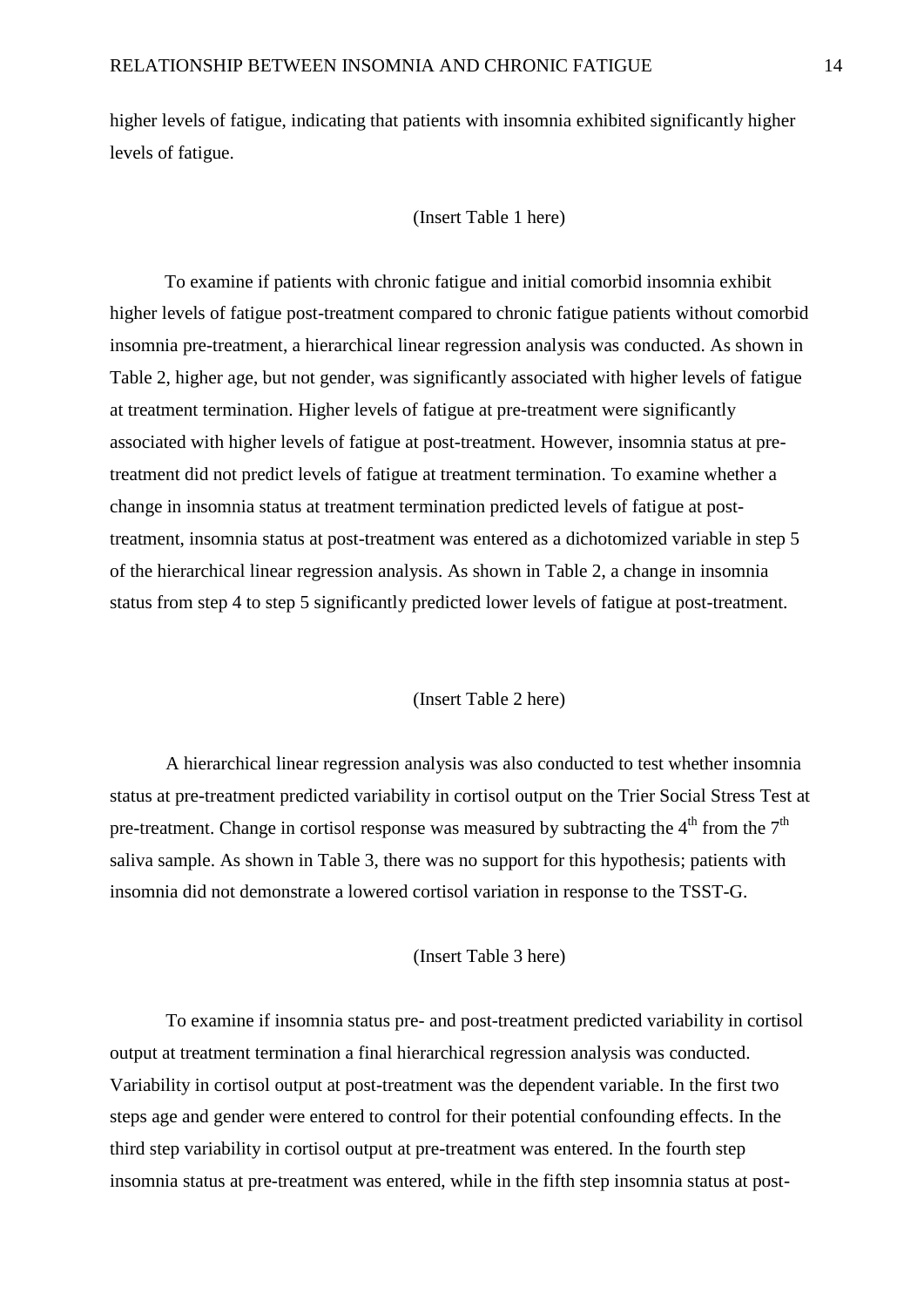treatment was entered. As shown in Table 4, neither age nor gender predicted variability in cortisol output at treatment termination, but variability in cortisol output at pre-treatment did. Insomnia status at pre-treatment did not predict variability in cortisol output at treatment termination, but a change in insomnia status from pre- to post-treatment did since insomnia status at post-treatment entered in step 5 added unique variance over and above insomnia status at pre-treatment.

(Insert Table 4 here)

#### **Discussion**

To my knowledge, this was the first study that investigated the effect of insomnia in patients with chronic fatigue. This study found that patients with chronic fatigue and comorbid insomnia experienced significantly more fatigue compared to chronic fatigue patients without insomnia. Insomnia explained 12.6% of the variance in level of fatigue between chronic fatigue patients with and without insomnia, when controlling for the effect of both age and gender. Meeting criteria for comorbid insomnia before treatment was not found to have a significant impact on level of fatigue after treatment. An interesting finding was, however, that patients who met the criteria for comorbid insomnia before but not after treatment termination, showed a significant improvement in fatigue compared to patients who met criteria for comorbid insomnia both before and after treatment. Improvement in insomnia explained 7.3% of the variance in fatigue after treatment when controlling for both age, gender and levels of fatigue at pre-treatment. Concerning the physiological mechanisms underlying insomnia and chronic fatigue, this study found a significant association between an improvement in insomnia and a more favorable physiological stress-response on the stress test after treatment. Insomnia before treatment was not associated with a more detrimental response on the TSST-G, neither pre- nor post-treatment.

This study supports the importance of stress management in patients with chronic fatigue. No medical treatment can create a normal activation in the HPA axis. Only psychological treatments focusing on cognitions, emotions and behavior can have a therapeutic impact on the HPA axis. Psychological treatment like Mindfulness-Based Stress Reduction (MBSR) has in an earlier study shown to have a significant effect on the cortisol awakening response (CAR), with cortisol levels at post-intervention showing a prolonged increase after awakening (Matousek, Pruessner, & Dobkin, 2011). Further, studies have also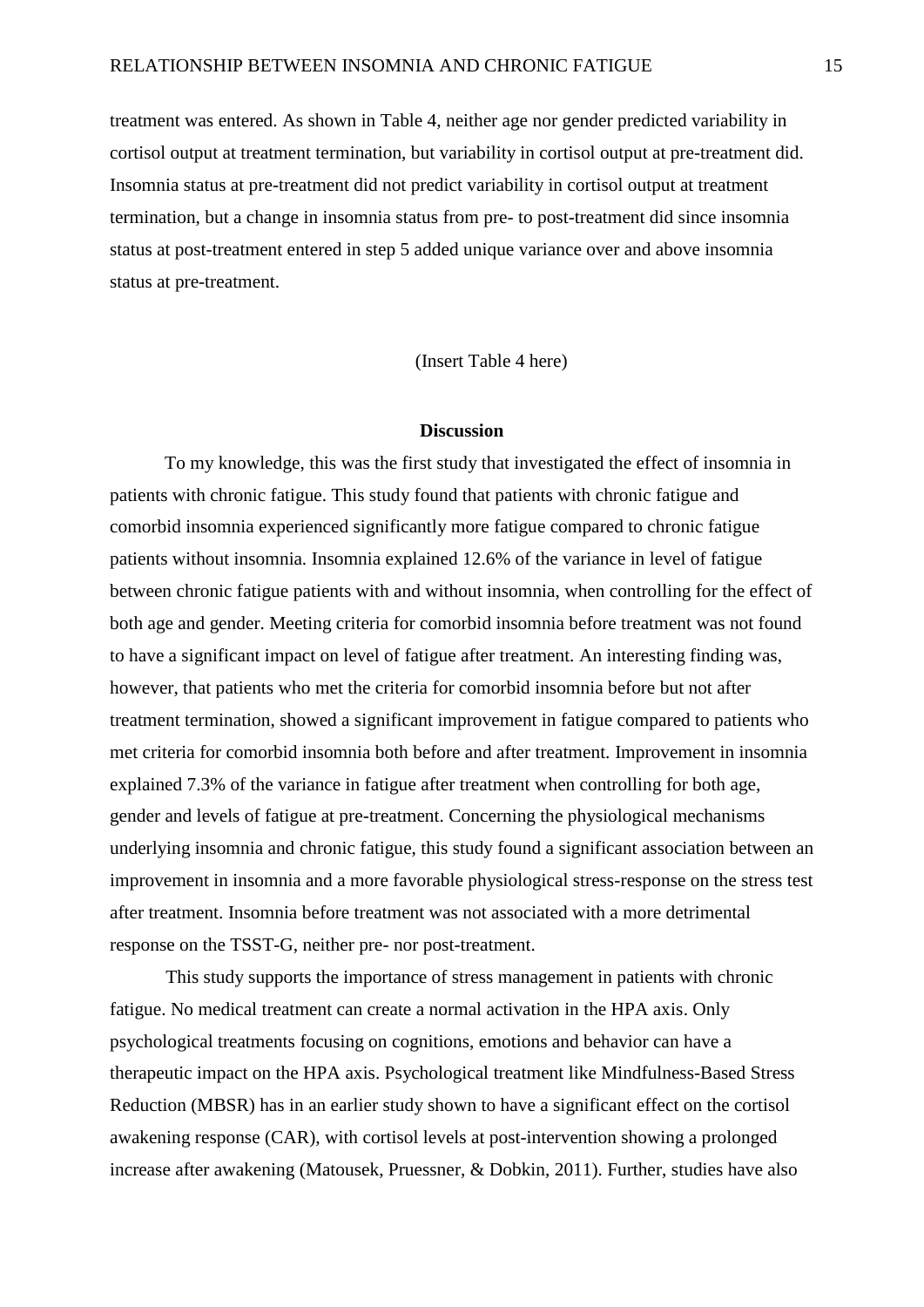revealed a significant reduction in level of stress and fatigue (Carlson & Garland, 2005). MBSR is also associated with lower afternoon cortisol levels (Witek-Janusek et al., 2008). To my knowledge, only one study to date has examined the effect MBSR has on salivary cortisol during acute stress (Nyklíček, Mommersteeg, Van Beugen, Ramakers, & Van Boxtel, 2013). This study did not find any effect, but more research is needed to verify this.

The current finding, that improvement in insomnia results in lower levels of fatigue at post-treatment, might be mediated, at least partly, by an increased normalization of the HPA axis function. A hypothesis may be that, as improvement in insomnia resulted in a more favorable cortisol response on TSST-G, which has a secondary effect on fatigue levels. If this is the case, then future research on fatigue should include measures of cortisol output. However, it is not certain that it is an initially HPA axis dysfunction which is the cause of the relationship between insomnia and chronic fatigue. It could be that anxiety and worry also have an impact on insomnia and fatigue, and that HPA axis dysfunction is a result of this.

As previously stated, insomnia is associated with an HPA axis dysfunction. As a change in insomnia status predicts a more favorable cortisol output during the stress test at post-treatment, it may be that the HPA axis dysfunction shown in many fatigue patients primarily is a result of comorbid insomnia. Thus, the current finding may support the hypothesis of Cleare (2004), claiming that the observed HPA dysfunction may occur due to factors such as sleep disturbance. However, as improvement in insomnia also were associated with a relieve in level of fatigue, it is difficult to know whether it is the relieve in insomnia or relieve in level of fatigue that is the cause of the improved cortisol output shown at posttreatment.

The participants did not receive any specific treatment for insomnia. Despite this several showed a considerable improvement in insomnia after treatment with ACT. At pretreatment 33 patients met criteria for insomnia, while the number was reduced to 12 at posttreatment. It would have been interesting to see if a treatment intervention like Cognitive Behavioral Therapy for Insomnia (CBT-I), both alone or combined with ACT, can have an even larger effect on improving insomnia. Further, it would also be interesting to see what impact this might have on level of fatigue after treatment. Based on the findings in this study one might expect an even larger reduction in fatigue if the participants had received CBT-I instead of work-related ACT.

Research has shown that treatment of insomnia with CBT-I leads to both subjective and objective improvements in sleep quality and quantity. The effect seems to endure through 6 month follow-up (Edinger, Wohlgemuth, Radtke, Marsh, & Quillian, 2001). However, some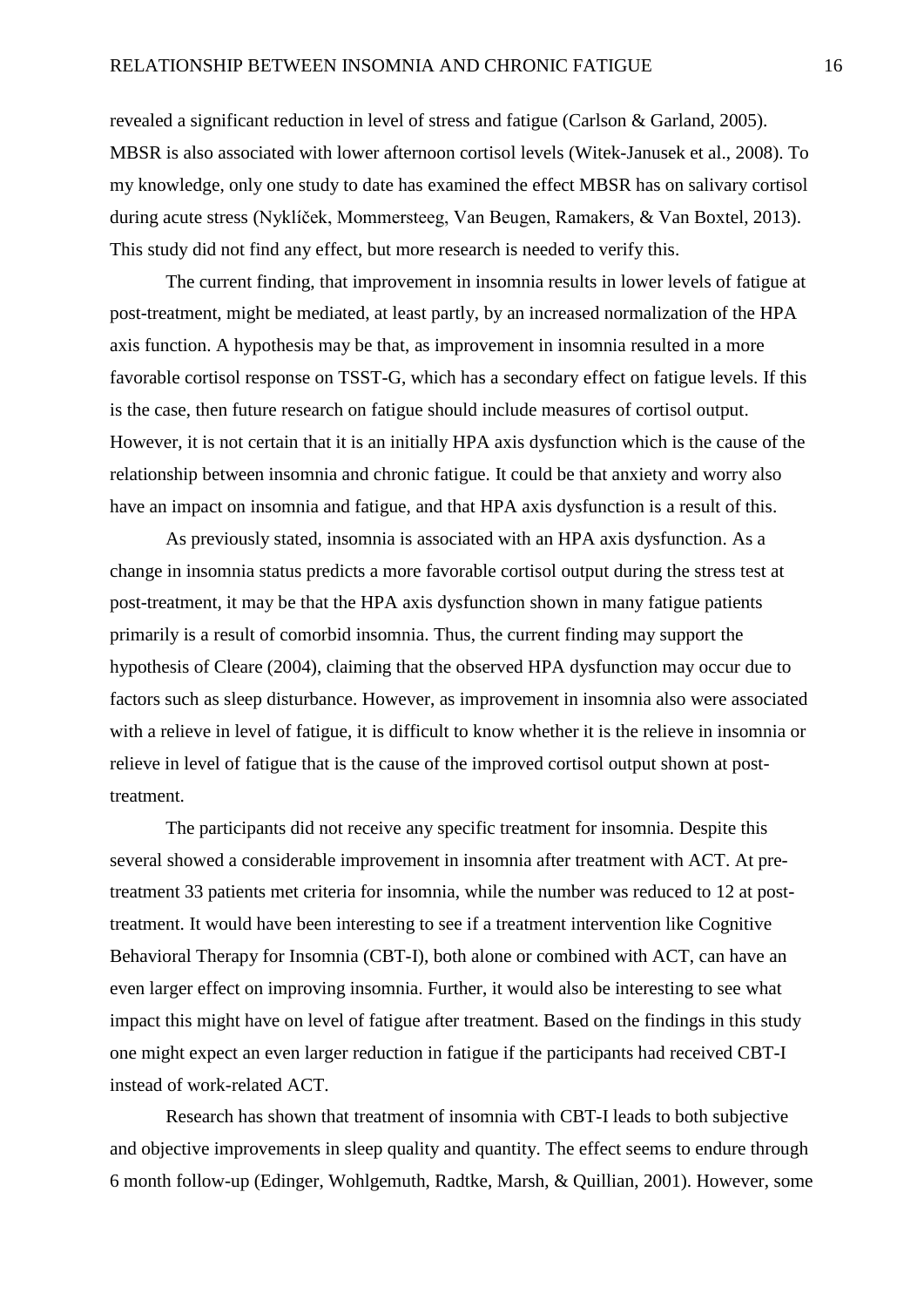individuals do not respond to traditional CBT-I approaches. Additionally, for many patients, this is a very demanding and difficult treatment to go through with. Thus, a modified treatment may be useful both for enhancing the effects and improving the number of individuals that complete treatment (Dalrymple, Fiorentino, Politi, & Posner, 2010). The third generation of behavioral therapy includes ACT but also Mindfulness-Based Cognitive-Therapy (MBCT) (Hayes, 2004). These interventions target metacognitive processes rather than the content of cognitions (Ong, Ulmer, & Manber, 2012). Metacognition is typically understood as "thinking about thinking" (Flavell, 1979). Mindfulness is a central feature in both MBCT and ACT. Interventions that focus on mindfulness promote a metacognitive shift in perspective from an outcome-oriented approach to a process-oriented approach (Ong, Ulmer, & Manber, 2012). This mindful reappraisal is hypothesized to attenuate the stress reaction and the activation of the HPA axis (Ong, Ulmer, & Manber, 2012). Accordingly, the mindfulness techniques included in the ACT treatment in the present study might explain the improvement in cortisol output. Since insomnia is associated with HPA axis dysfunction, it may also explain why this improvement was associated with an improvement in insomnia.

Findings indicate that an integrated intervention combining mindfulness and CBT-I is associated with reductions in both sleep and sleep-related arousal. Ong, Shapiro, & Manber (2008) combined mindfulness meditation with behavior therapy for insomnia. They found that half of the sample experienced a 50% or greater reduction in self-reported time awake. Furthermore, at end of treatment, all but two participants no longer had clinical insomnia measured by ISI. The results also revealed a significant correlation between the total number of meditation sessions during treatment and reduction in arousal. The finding supports the hypothesis that mindfulness reduces arousal. Arousal is considered a sleep-interfering psychological process. *Sleep-interfering processes* consists of worries, negative emotions, and thoughts related to stressful events that lead to arousal and thus assumed to interfere with sleep (Lundh & Broman , 2000).

In addition to mindfulness, other components of ACT may also be helpful for treatment of insomnia. The ultimate goal of ACT, as previously stated, is to promote greater psychological flexibility (Hayes et al., 2006). This may foster a willingness to let go of the struggle to control sleep, and may thereby decrease secondary distress (e.g., frustration and anxiety) that occurs during the process, and may enhance the likelihood of falling asleep over time (Dalrymple et al., 2010). A recent study examining insomnia in chronic pain patients found a positive correlation between psychological flexibility and measures of sleep quality (McCracken, Williams, & Tang, 2011). *Cognitive defusion*, a key intervention in ACT, may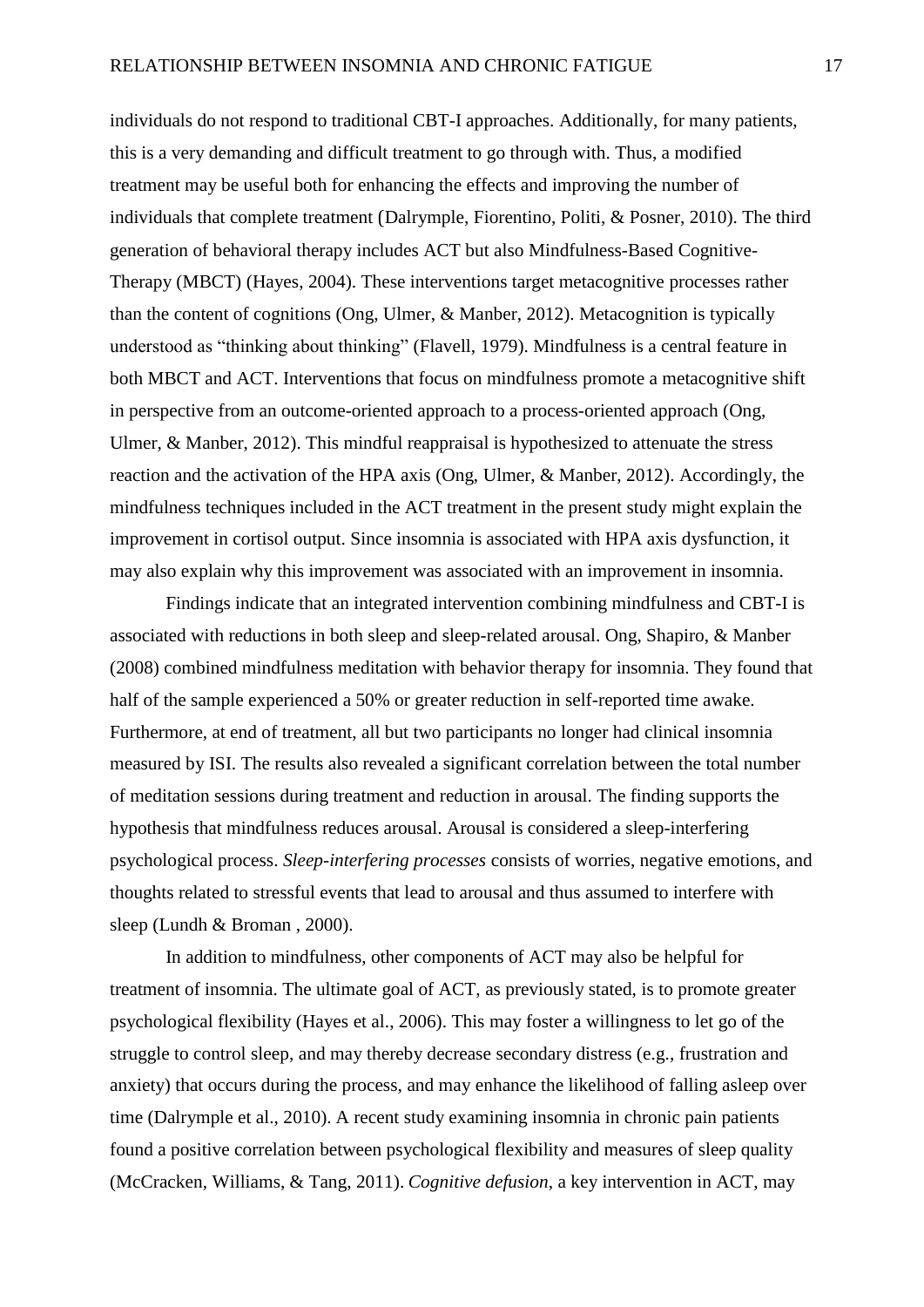also be relevant to insomnia. In cognitive defusion dysfunctional beliefs and negative automatic thoughts are not evaluated as something negative to get rid of (Lundh, 2005). In insomnia this may lead to less focus on sleep-interpreting thoughts, another psychological process argued to be involved in insomnia (Lundh & Broman, 2000). *Sleep-interpreting processes* comprise a number of different kinds of cognitions concerning sleep; misperceptions about sleep, mistaken beliefs and attributions concerning one's sleep need and causes and consequences of poor sleep are examples of sleep-interpreting processes which may all lead to a magnification of the sleep problems (Lundh & Broman, 2000).

In patients with insomnia and chronic fatigue dysfunctional beliefs and negative automatic thoughts can be related both to sleep-difficulties, as well as to the fatigue. If that is the case, then treatment with ACT might contribute to improving both the insomnia and fatigue. Further research should investigate this more thoroughly, and examine whether the thoughts, feelings and sensations of individuals with insomnia and chronic fatigue is more related to either insomnia or fatigue.

Individuals experiencing insomnia may lose sight of some of their values in life as their focus become directed towards their sleep difficulties and trying to control their sleeplessness (Ong, Ulmer, & Manber, 2012). ACT includes tools like value compass in order to identify values linked to chosen domains, and further requires a rating of the importance of chosen values. The therapist then helps the patients see the costs of behavior in terms of a linked value. This promotes a shift in focus from symptom-reduction and focus on the sleep difficulties, to movement towards a focus on values (Dalrymple et al., 2010). For example an individual who values friendship go out to meet his or hers friends after a night with insufficient sleep, instead of staying home. Many of the components of ACT might have an effect on insomnia, and this might explain some of the improvement in insomnia found in this study.

When investigating the physiological responses to stress pre- and post-treatment, this study examined the variability in cortisol output and thus did not measure if the participants had a hypo- or hyper-activation in cortisol response. As previously stated, fatigue is associated with a hypoactivation, while insomnia is associated with a hyperactivation in the HPA axis. To my knowledge, whether chronic fatigue patients with and without insomnia differ in cortisol levels has not been examined. This would be interesting for further research to look into. A hypothesis could be that patients with chronic fatigue and comorbid insomnia possess higher levels of cortisol compared to patients with chronic fatigue without insomnia.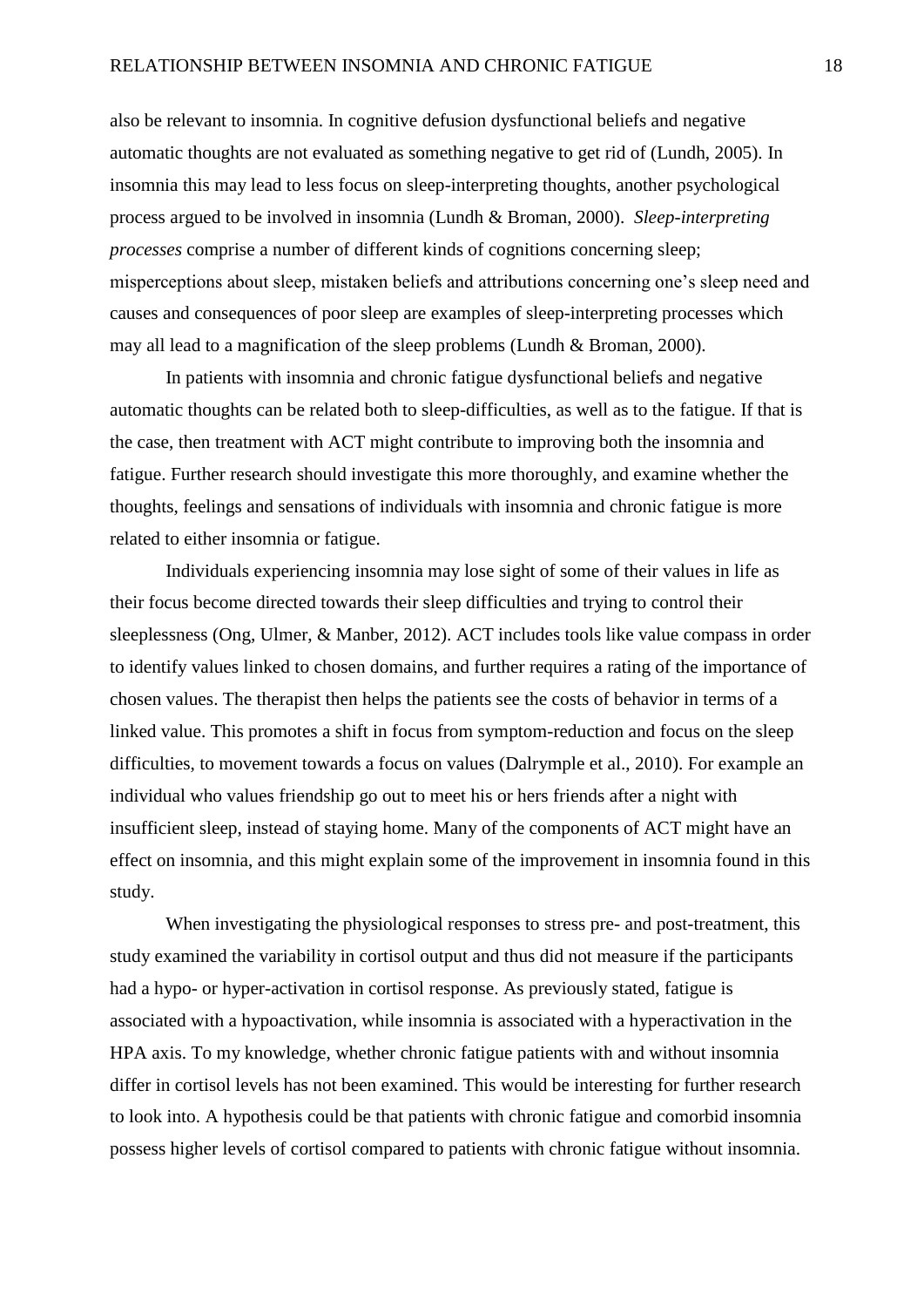This study has several limitations that should be noted. First, one main limitation is its reliance on self-report outcome for CFS/ME. The participants were included in this study based on subjective symptom measures of chronic fatigue using the Chalder Fatigue Scale (symptom severity  $\geq$  5). A clinical diagnosis of CFS/ME was not requested or given to any of the participants. As a consequence one cannot know if the participants actually would have fulfilled the criteria for a CFS/ME diagnosis, neither if this would have had an impact on the results. A subjective measure (ISI) was also used for measuring insomnia, and the patients were diagnosed using a semi-structured interview for insomnia. This limits the conclusions that can be drawn about CFS/ME and insomnia from the current study. ISI rely on self-report and the results may have been different if objective sleep parameters such as polysomnography was included, or if a diagnosis was given by an experienced clinician. Further, as the study relied on self-report it is subject to social desirability. The participants were also referred to a treatment and this could have influenced their reporting of symptoms. Secondly, the number of missing from pre- to post-treatment should not be overlooked. From pre- to post-treatment on TSST-G, there were 31 participants missing  $(N=44 \text{ post-treatment})$ . When it comes to post-treatment measures using ISI, the number of missing from pre- to posttreatment was  $27$  (N= 48 post-treatment). The relatively low number of participants attending post-treatment limits the inferences that can be drawn from the current results. The results might have been different if the amount of missing data was less. Third, the study population is relatively small ( $N= 75$ ), which makes generalization of this findings challenging. Fourth, the study included only two assessment points (pre and post) that do not allow for conclusions about causality. We cannot elucidate the exact relationship between insomnia and chronic fatigue, and it is impossible from the existing design to say if it is the improvement in insomnia after treatment that have an impact on fatigue, or if it is a reduction in fatigue that have effect on insomnia. Finally, lack of long- term follow-up after intervention is also a limitation. The findings in this study showed that alteration in insomnia can occur relatively quickly within the 3.5 weeks stay at Hysnes rehabilitation center. Measures at both pre- and post-treatment were taken while the patients were staying at Hysnes and we cannot know if this improvement was temporary, or if it had a long-lasting effect after the patient returned to his or her natural environment. Hence, a question left unanswered is what happened when the patients left the structured environment at Hysnes and returned to their daily livings. This is something future research should investigate.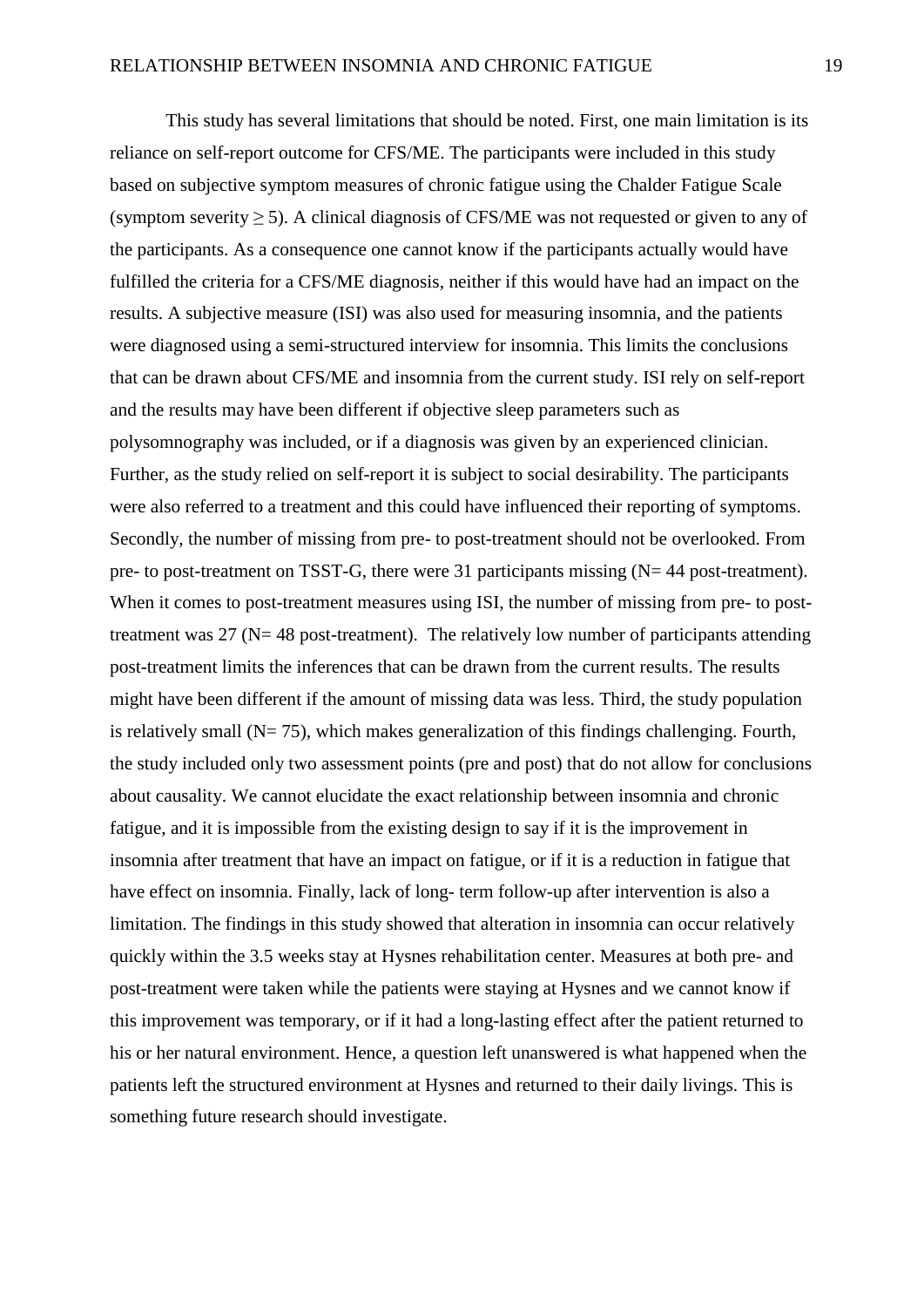### **Conclusion**

Despite its limitations, the findings in the present study imply that insomnia in patients with chronic fatigue have a detrimental effect on their level of fatigue. Further, an improvement in insomnia is of importance both for treatment-response and the physiological stress-response. The findings point to the importance of clinicians identifying insomnia in patients with chronic fatigue, and further initiate treatment for this. Treatment for insomnia may reduce the levels of fatigue and improve the physiological stress-response leading to better ability to adapt to stress. The positive effect of improvement in insomnia found in this study is especially important when previously studies (Kallestad et al., 2011) have found that insomnia often is overlooked in mental health care settings. However, more research is needed to verify the findings in this study. Thus the results should be regarded as preliminary.

Based on the findings in this study an aim of future research should be to test the additive effect of providing treatment for insomnia in patients who receive treatment for chronic fatigue.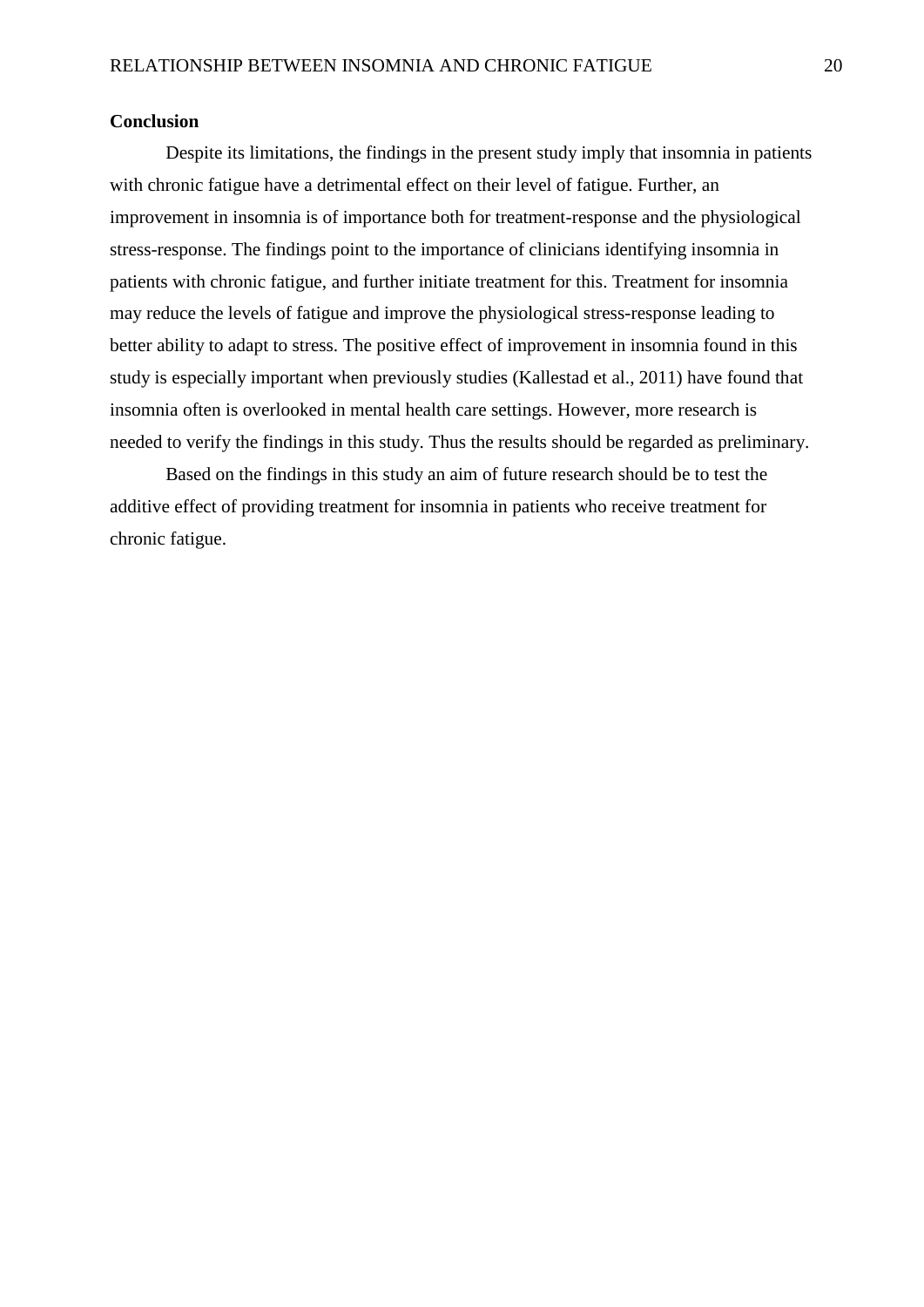#### References

- Afari, N., & Buchwald, D. (2003). Chronic fatigue syndrome: A review. *American Journal of Psychiatry, 160*(2), 221–236. doi:10.1176/appi.ajp.160.2.221
- Appels, A. (2004). Exhaustion and coronary heart disease: The history of a scientific quest. *Patient Education and Counseling*, *55*, 223–229. doi:10.1016/j.pec.2003.09.008
- Bastien, C.H., Vallières, A., & Morin, C.M. (2001). Validation of the Insomnia Severity Index as an outcome measure for insomnia research. *Sleep Medicine*, *2*, 297-307. [doi: 10.1016/S1389-9457\(00\)00065-4](http://dx.doi.org/10.1016/S1389-9457%2800%2900065-4)
- Björntorp, P., & Rosmond, R. (2000). Obesity and cortisol. *Nutrition*, *16*, 924 –936. [doi: 10.1016/S0899-9007\(00\)00422-6](http://dx.doi.org/10.1016/S0899-9007%2800%2900422-6)
- Buckley, T.M., & Schatzberg, A.F. (2005). Review: On the interactions of the hypothalamic pituitary- adrenal (HPA) axis and sleep: Normal HPA axis activity and circadian rhythm, exemplary sleep disorders. *The Journal of Clinical Endocrinology & metabolism*, *90*, 3106-3114. doi: 10.1210/jc.2004-1056
- Carlson, L.E., & Garland, S.N. (2005). Impact of Mindfulness-Based Stress Reduction (MBSR) on sleep, mood, stress and fatigue symptoms in cancer outpatients. *International Journal of Behavioral Medicine*, *12*, 278–285. doi: 10.1207/s15327558ijbm1204\_9
- Chalder, T., Berelowitz, G., Pawlikowska, T., Watts, L., Wessely, S., Wright, D., & Wallace, E.P. (1993). Development of a fatigue scale. *Journal of Psychosomatic Research, 37* (2), 147-153. [doi:10.1016/0022-3999\(93\)90081-P](http://dx.doi.org/10.1016/0022-3999%2893%2990081-P)
- Chan, S., & Debono, M. (2010). Replication of cortisol circadian rhythm: new advances in hydrocortisone replacement therapy. *Therapeutic Advances in Endocrinology and Metabolism*, *1*(3), 129-138. doi: 10.1177/2042018810380214
- Cleare, A.J. (2003). The neuroendocrinology of chronic fatigue syndrome. *Endocrine Reviews, 24*, 236-252. doi: 10.1210/er.2001-0014
- Cleare, A.J. (2004). The HPA axis and the genesis of chronic fatigue syndrome. *Trends In Endocrinology and Metabolism*, *15*, 55-59. doi:10.1016/j.tem.2003.12.002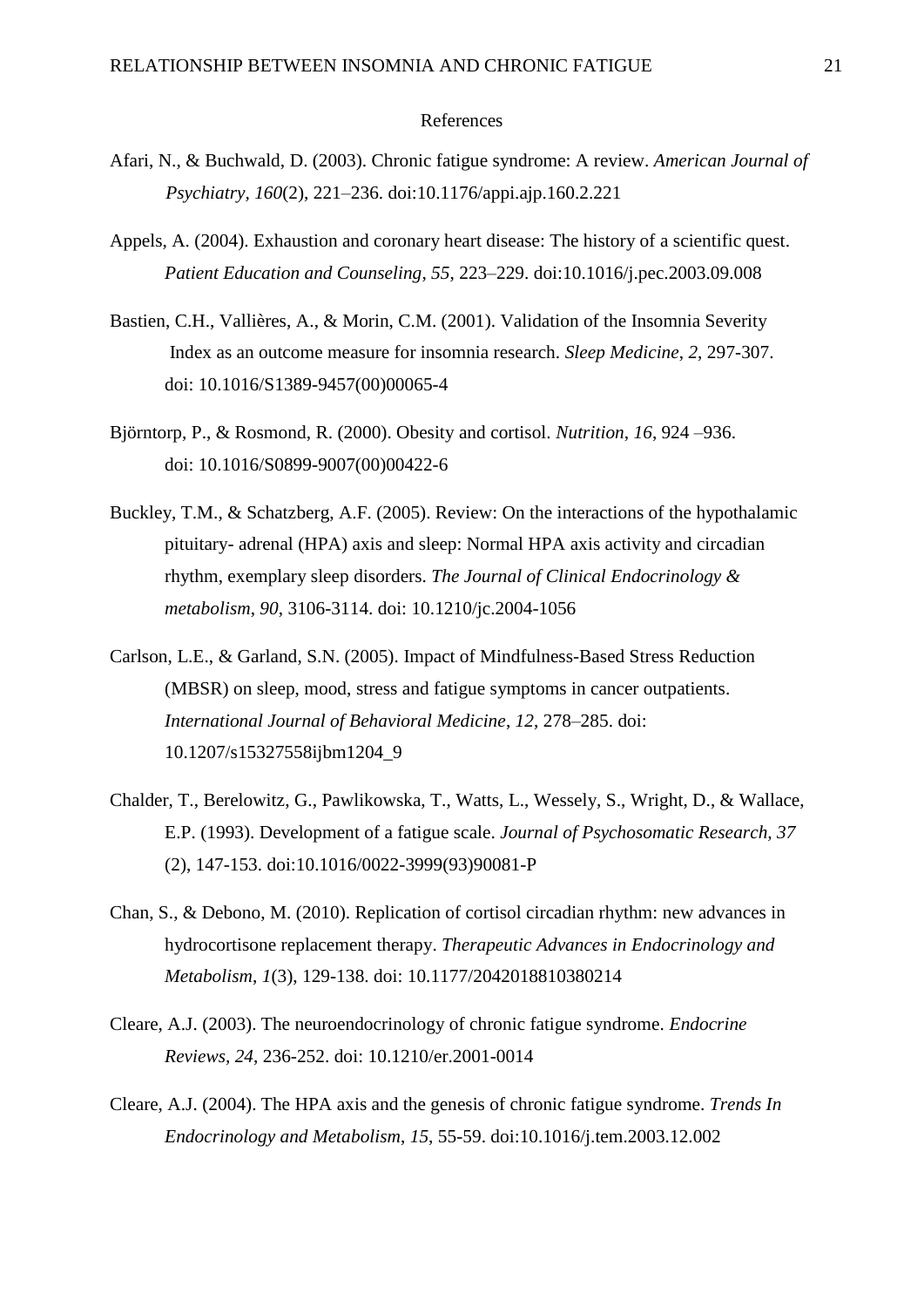- Cho, J. H., Skowera, A., Cleare, A.J., & Wessely, S. (2006). Chronic fatigue syndrome: an update focusing on phenomenology and pathophysiology. *Current Opinion in Psychiatry*, *19* (1), 67–73. doi: [10.1097/01.yco.0000194370.40062.b0](http://dx.doi.org/10.1097%2f01.yco.0000194370.40062.b0)
- Dalrymple, K.L., Fiorentino, L., Politi, M.C., & Posner, D. (2010). Incorporating principles from acceptance and commitment therapy into cognitive-behavioral therapy for insomnia: A case example. *Journal of Contemporary Psychotherapy*, *40*, 209–217. doi: 10.1007/s10879-010-9145-1
- [de la Vega, R.](http://www.ncbi.nlm.nih.gov/pubmed?term=de%20la%20Vega%20R%5BAuthor%5D&cauthor=true&cauthor_uid=22750223), & [Miró, J.](http://www.ncbi.nlm.nih.gov/pubmed?term=Mir%C3%B3%20J%5BAuthor%5D&cauthor=true&cauthor_uid=22750223) (2013). The assessment of sleep in pediatric chronic pain sufferers. *Sleep Medicine Reviews*, *17*, 185-92. doi: 10.1016/j.smrv.2012.04.002.
- Devanur, L.D., & Kerr, J.R. (2006). Review: Chronic fatigue syndrome. *Journal of Clinical Virology*, *37,* 139-150. doi: 10.1016/j.jcv.2006.08.013
- Dunn, A. J. (2007). The HPA axis and immune system: A perspective. *[NeuroImmune Biology](http://www.sciencedirect.com/science/bookseries/15677443)*, *7*, 3–15. [doi: 10.1016/S1567-7443\(07\)00201-3](http://dx.doi.org/10.1016/S1567-7443%2807%2900201-3)
- Edinger, J. D., Wohlgemuth, W. K., Radtke, R. A., Marsh, G. R., & Quillian, R. E. (2001). Cognitive behavioral therapy for treatment of chronic primary insomnia. *The Journal of the American Medical Association*, *285*, 1856–1864. doi:10.1001/jama.285.14.1856.
- Flavell, J. H. (1979). Metacognition and cognitive monitoring: A new area of cognitivedevelopmental inquiry. *American Psychologist*, *34*, 906–911. doi:10.1037/0003- 066X.34.10.906
- Foley, P., & Kirschbaum, C. (2010). Human hypothalamus–pituitary–adrenal axis responses to acute psychosocial stress in laboratory settings. *Neuroscience and Biobehavioral Reviews*, *35*, 91–96. doi:10.1016/j.neubiorev.2010.01.010
- Fukuda, K., Straus, S. E., Hickie, I., Sharpe, M.C., Dobbins, J.G., Komaroff, A. (1994). The chronic fatigue syndrome: A comprehensive approach to its definition and study. *Annals of Internal Medicine*, *121*, 953-959. doi:10.7326/0003-4819-121-12- 199412150-00009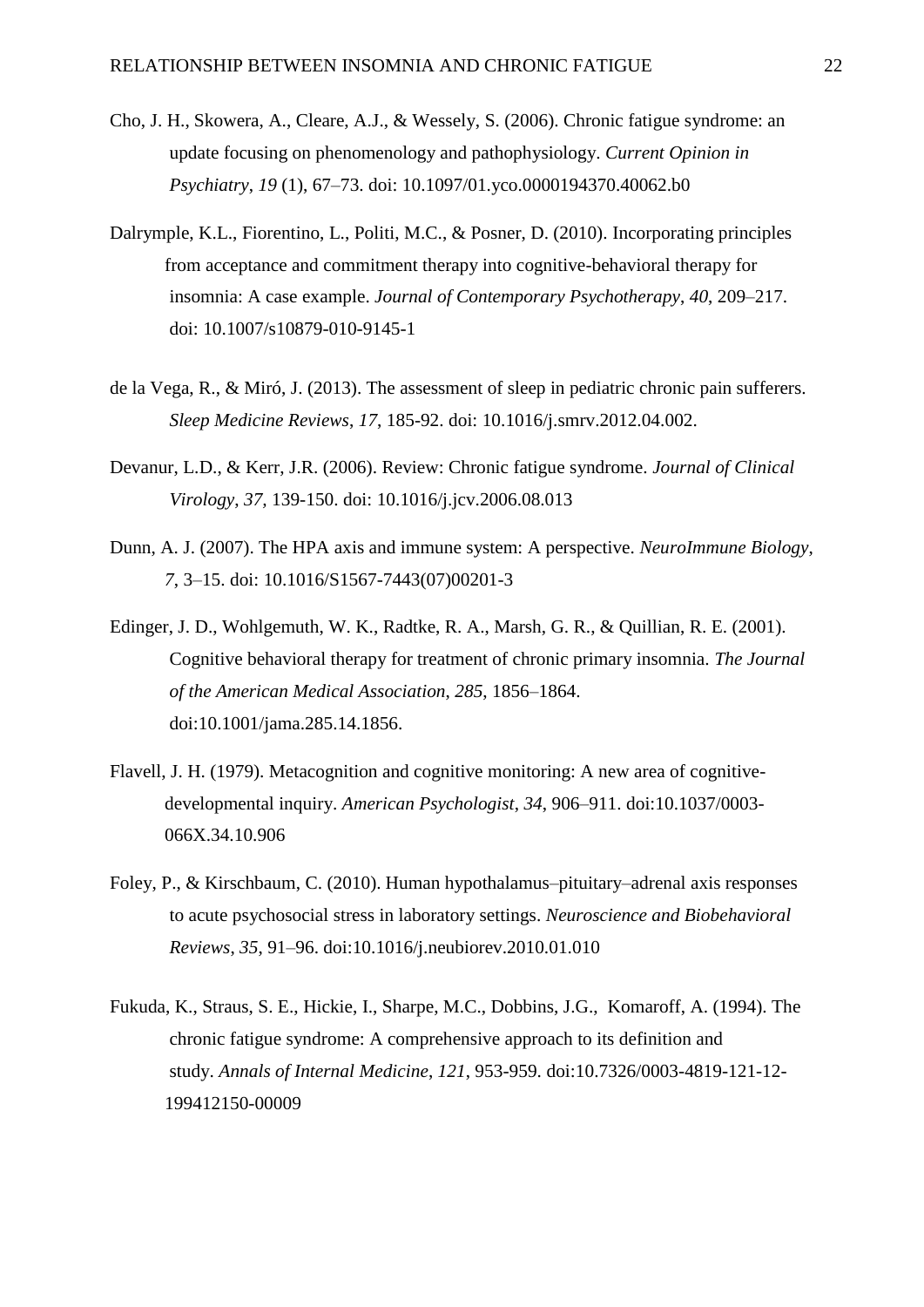- Giorgio, A., & Hudson, M., Jerjes, W., & Cleare, A.J. (2005). 24-hour pituitary and adrenal hormone profiles in chronic Fatigue. *Psychosomatic Medicine*, *67*, 433-440. doi: 10.1097/01.psy.0000161206.55324.8a
- Gotts, Z.M., Deary, V., Newton, J., Van der Dussen, D., De Roy, Pierre., & Ellis, J.G. (2013). Are there sleep-specific phenotypes in patients with chronic fatigue syndrome? A cross-sectional polysomnography analysis. *BMJ Open*, *3*, 1-8. doi:10.1136/bmjopen-2013- 002999
- Harvey, A.G. (2001). Insomnia: Symptom or diagnosis? *Clinical Psychology Review*, *21*, 1037–1059. [doi: 10.1016/S0272-7358\(00\)00083-0](http://dx.doi.org/10.1016/S0272-7358%2800%2900083-0)
- Hayes, S.C. (2004). Acceptance and commitment therapy and the new behavior therapies: Mindfulness, acceptance, and relationship. In S. C. Hayes,V. M. Follette, & M. M. Linehan (Eds.), *Mindfulness and acceptance: Expanding the cognitive-behavioral tradition (*pp. 1-29). New York, NY: Guilford Press.
- Hayes, S.C., Levin, M.E., Plumb-Vilardaga, J.,Villatte, J.L., & Pistorello, J. (2013). Acceptance and commitment therapy and contextual behavioral science: Examining the progress of a distinctive model of behavioral and cognitive therapy. *Behavior Therapy*, 44, 180–198. doi: [10.1016/j.beth.2009.08.002](http://dx.doi.org/10.1016/j.beth.2009.08.002)
- Hayes, S. C., Luoma, J., Bond, F., Masuda, A., & Lillis, J. (2006). Acceptance and Commitment Therapy: Model, processes, and outcomes. *Behaviour Research and Therapy, 44*(1), 1-25. doi:10.1016/j.brat.2005.06.006
- Hayes, S.C., Strosahl, K.D., & Wilson, K.G. (1999). *Acceptance and commitment therapy: An experimental approach to behavior change.* New York, NY: Guilford Press.
- Hellhammer, D.H., Wüst, S., & Kudielka, B.M. (2009). Salivary cortisol as a biomarker in stress research. *Psychoneuroendocrinology*, *34*, 163–171. doi:10.1016/j.psyneuen.2008.10.026
- Jackson, M.L., & Bruck, D. (2012). Sleep abnormalities in chronic fatigue syndrome/Myalgic encephalomyelitis: A review. *Journal of Clinical Sleep Medicine, 8*, 719- 728. doi:10.5664/jcsm.2276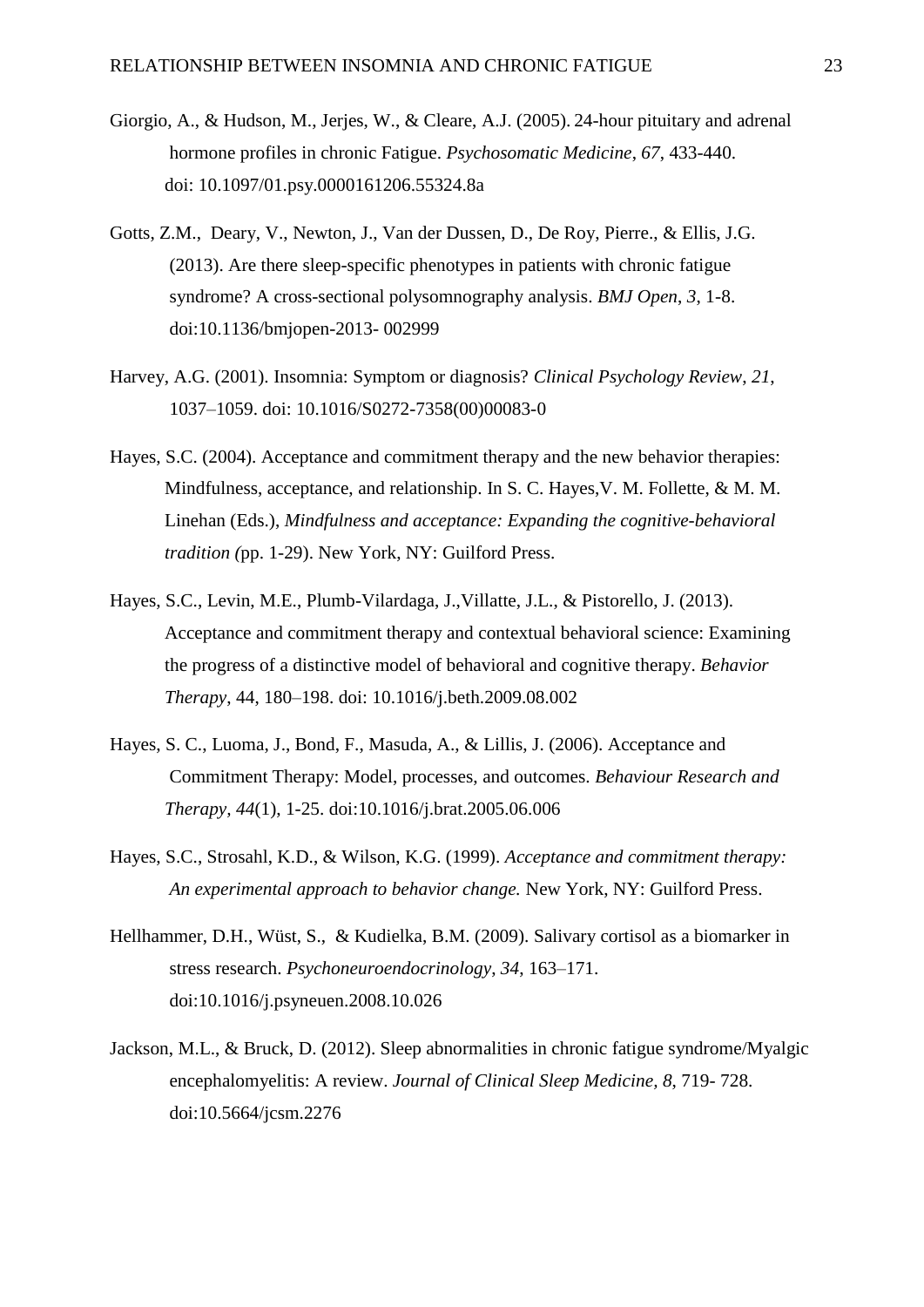- Kallestad, H., Hansen, B., Langsrud, K., Ruud, T., Morken, G., Stiles, T.C., & Gråwe, R.W. (2011). Differences between patients' and clinicians' report of sleep disturbance: A field study in mental health care in Norway. *Biomedcentral Psychiatry*, *11*, 186. doi:10.1186/1471-244X-11-186
- Kallestad, H., Hansen, B., Langsrud, K., Ruud, T., Morken, G., Stiles, T.C., & Gråwe, R.W. (2012). Impact of sleep disturbance on patients in treatment for mental disorders. *Biomedcentral Psychiatry*, *12*,179. doi:10.1186/1471-244X-12-179
- Kirschbaum, C., Pirke, K-M., & Hellhammer, D.H. (1993). The 'Trier Social Stress Test'a tool for investigating psychobiological stress responses in a laboratory setting. *Neuropsychobiology*, *28*, 76–81. doi: 10.1159/000119004
- Kudielka, B.M., Bellingrath, S., & Hellhammer, D.H. (2006). Cortisol in burnout and vital exhaustion: An overview. *Giornale Italiano di Medicina del Lavoro ed Ergonomia*, *28*(1), 34- 42. Retrieved from <http://gimle.fsm.it/>
- Lundh, L-G., & Broman, J-E. (2000). Insomnia as an interaction between sleep-interfering and sleep-interpreting processes. *Journal of Psychosomatic Research*, *49*, 299-310. Retrieved from <http://www.jpsychores.com/>
- Lundh, L-G. (2005). The role of acceptance and mindfulness in the treatment of insomnia. *Journal of Cognitive Psychotherapy: An International Quarterly*, *19*, 29-39. doi[:10.1891/jcop.19.1.29.66331](http://dx.doi.org/10.1891/jcop.19.1.29.66331)
- Lutgendorf, S.K., Antoni, M.H., Ironson, G., Fletcher, M.A., Penedo, F., Baum, A., … Klimas, N. (1995). Physical symptoms of Chronic Fatigue Syndrome are exacerbated by the stress of hurricane Andrew. *Psychosomatic Medicine*, *57*, 310-323. Retrieved from http://www.psychosomaticmedicine.org/
- Mariman, A.N., Vogelars, D.P., Tobback, E., Delesie, L.M., Hanoulle, I.P., & Pevernagie, D.A. (2013). Sleep in the chronic fatigue syndrome. *Sleep Medicine Reviews, 17*, 193- 199. doi: [10.1016/j.smrv.2012.06.003](http://dx.doi.org/10.1016/j.smrv.2012.06.003)
- Matousek, R.H., Pruessner, J.C., & Dobkin, P.L. (2011). Changes in the cortisol awakening response (CAR) following participation in Mindfulness-Based Stress Reduction in women who completed treatment for breast cancer. *Complementary Therapies In Clinical Practice, 17*, 65-70. doi:10.1016/j.ctcp.2010.10.005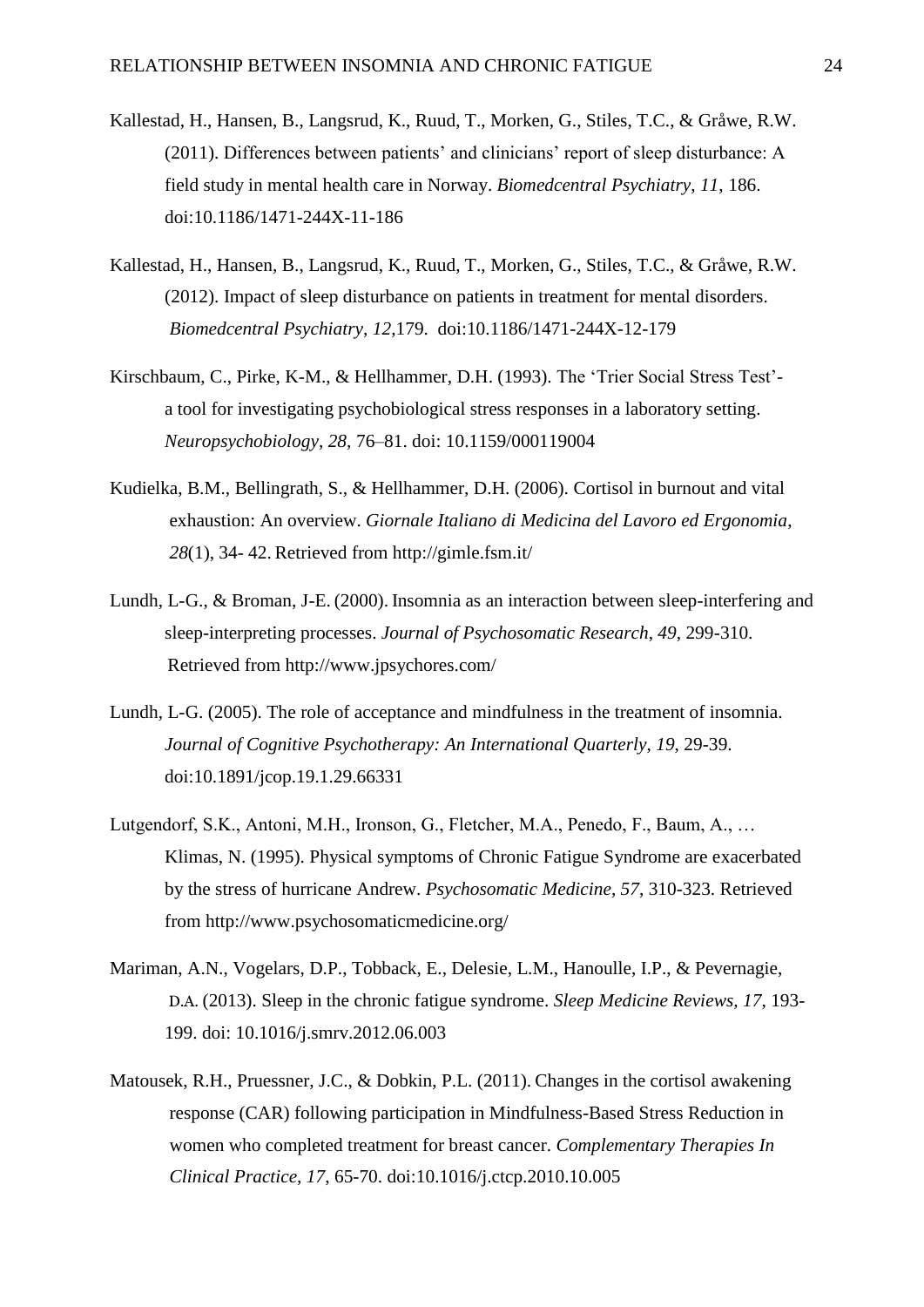- McCracken, L.M., Williams, J.L., & Tang, N,K.Y. (2011). Psychological flexibility may reduce insomnia in persons with chronic pain: A preliminary retrospective study. *Pain Medicine*, *12*, 904–912. doi: 10.1111/j.1526-4637.2011.01115.x
- Morin, C.M., Belleville, G., Belanger, L., & Ivers, H. (2011). The insomnia severity index: Psychometric indicators to detect insomnia cases and evaluate treatment response. *Sleep*, *34*,601-608. Retrieved from http://www.journalsleep.org/
- Morin, C.M., & Ware, J.C. (1996). Sleep and psychopathology. *[Applied and Preventive](http://www.sciencedirect.com/science/journal/09621849) [Psychology](http://www.sciencedirect.com/science/journal/09621849)*, *5*, 211-224. doi: 10.1016/S0962-1849(96)80013-8
- Nyklíček, I., Mommersteeg, P.M.C., Van Beugen, S., Ramakers, C., & Van Boxtel, G.J. (2013). Mindfulness-based stress reduction and physiological activity during acute stress: A randomized controlled trial. *Health Psychology*, *32*, 1110–1113. doi: 10.1037/a0032200.supp
- Ong, J.C., Shapiro, S.L., & Manber, R. (2008). Combining mindfulness meditation with cognitive-behavior therapy for insomnia: A treatment-development study. *Behavior Therapy, 39*, 171–182. doi: 10.1016/j.beth.2007.07.002.
- Ong, J.C., Ulmer, C.S., & Manber, R. (2012). Improving sleep with mindfulness and acceptance: A metacognitive model of insomnia. *Behaviour Research and Therapy*, *50*, 651-660. doi:10.1016/j.brat.2012.08.001
- Papadopoulos, A.S., & Cleare, A.J. (2012). Hypothalamic–pituitary–adrenal axis dysfunction in chronic fatigue syndrome. *Nature Reviews Endocrinology*, *8*(1), 22-32. doi:10.1038/nrendo.2011.153
- Petrowski, K., Herold, U., Joraschky, P., Wittchen, H-U., & Kirschbaum, C. (2010). A striking pattern of cortisol non-responsiveness to psychosocial stress in patients with panic disorder with concurrent normal cortisol awakening responses. *Psychoneuroendocrinology*, *35*, 414—421. doi:10.1016/j.psyneuen.2009.08.003
- Pigeon, W.R., Hegel, M., Unützer, J., Fan, M-Y., Sateia, M.J., Lyness, J.M., ... Perlis, M.L. (2008). Is insomnia a perpetuating factor for late-life depression in the IMPACT cohort? *Sleep*, *31*, 481-488. Retrieved from http://www.journalsleep.org/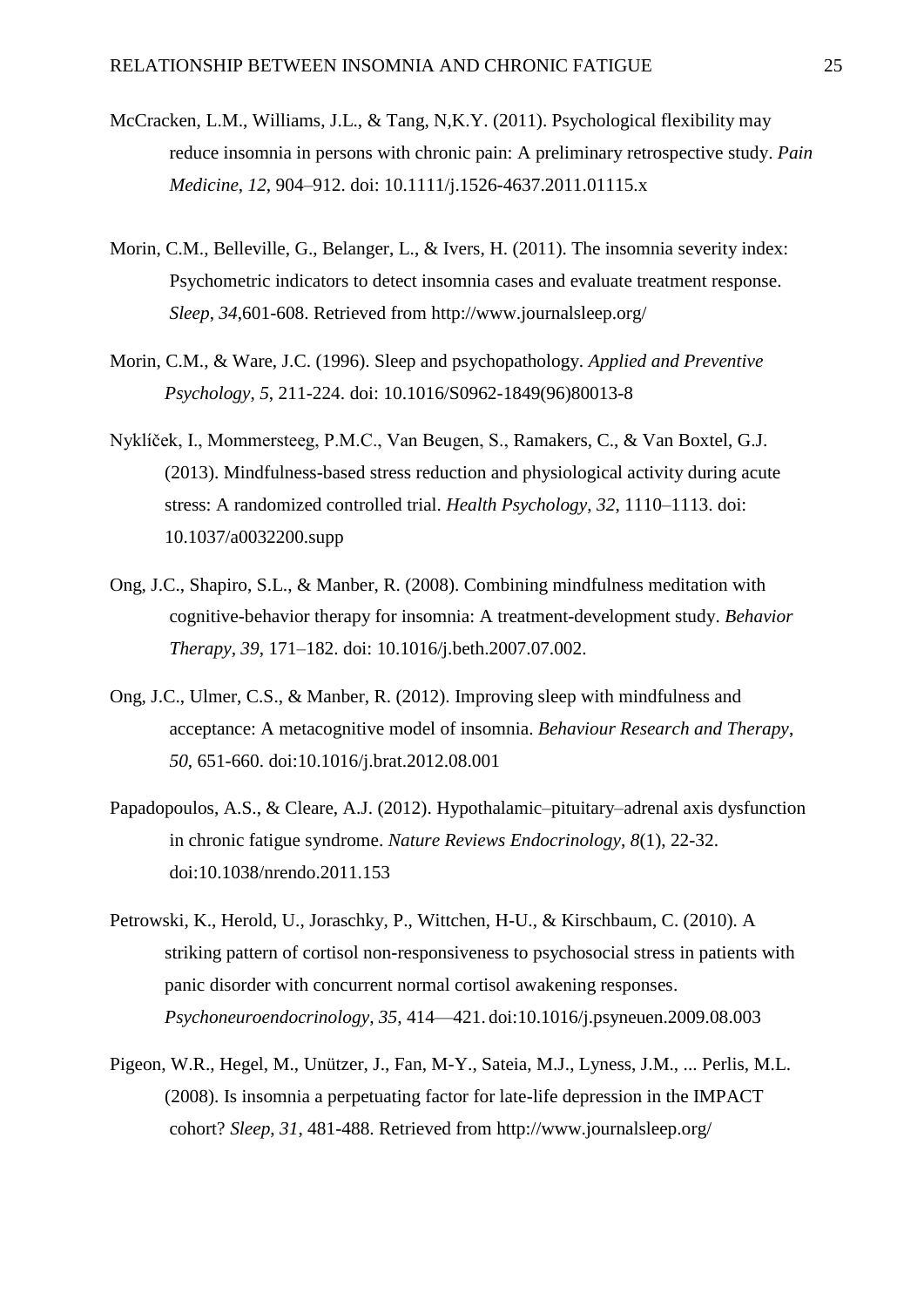- Poteliakhoff, A., (1981). Adrenocortical activity and some clinical findings in acute and chronic fatigue. *Journal of Psychosomatic Research*, *25*, 91-95. [doi: 10.1016/0022-3999\(81\)90095-7](http://dx.doi.org/10.1016/0022-3999%2881%2990095-7)
- Ranjith, G. (2005). In-depth review: Epidemiology of chronic fatigue syndrome. *Occupational Medicine*, *55*(1), 13–19. doi:10.1093/occmed/kqi012
- Reid, S., Chalder, T., Cleare, A.J., Hotopf, M., & Wessely, S. (2000). Chronic fatigue syndrome. *BMJ*, 320, 292 – 296. doi:10.1136/bmj.320.7230.292
- Riemann, D. (2007). Insomnia and comorbid psychiatric disorders. *Sleep Medicine*, *8*(4), 15- 20. doi: 10.1016/j.sleep.2007.04.011
- Thase, M.E., Buysse, D.J., Frank, E., Cherry, C.R., Cornes, C.L., Mallinger, A.G., & Kupfer, D.J. (1997). Which depressed patients will respond to interpersonal psychotherapy? The role of abnormal EEG sleep profiles. *The American Journal of Psychiatry*, *154*, 502–509. Retrieved from [http://ajp.psychiatryonline.org](http://ajp.psychiatryonline.org/)
- Ursin, H., & Eriksen, H.R. (2004). The cognitive activation theory of stress. *[Psychoneuroendocrinology](http://www.sciencedirect.com/science/journal/03064530)*, *29*, 567–592. doi:10.1016/S0306-4530(03)00091-X
- von Dawans, B., Kirschbaum, C., & Heinrichs, M. (2011). The trier social stress test for groups (TSST-G): A new research tool for controlled simultaneous social stress exposure in a group format. *Psychoneuroendocrinology*, *36*, 514-522. doi: 10.1016/j.psyneuen.2010.08.004.
- Watson, S., & Mackin, P. (2008). HPA axis function in mood disorders. *Psychiatry, 8*(3), 97- 101. [doi: 10.1016/j.mppsy.2008.11.006](http://dx.doi.org/10.1016/j.mppsy.2008.11.006)
- Wessely, S., Hotopf, M., & Sharpe, M. (1998). *Chronic fatigue and its syndromes.* New York: Oxford University Press.
- Witek-Janusek, L., Albuquerque, K., Chroniak, K.R., Chroniak, C., Durazo-Arvizu, R., & Mathews, H.L. (2008). Effect of mindfulness based stress reduction on immune function, quality of life and coping in women newly diagnosed with early stage breast cancer. *Brain, Behavior, and Immunity*, *22*, 969–981. doi:10.1016/j.bbi.2008.01.012
- Witteveen, A.B., Huizink, A.C., Slottje, P., Bramsen, I., Smid, T., & van der Ploeg, H.M. (2010). Associations of cortisol with posttraumatic stress symptoms and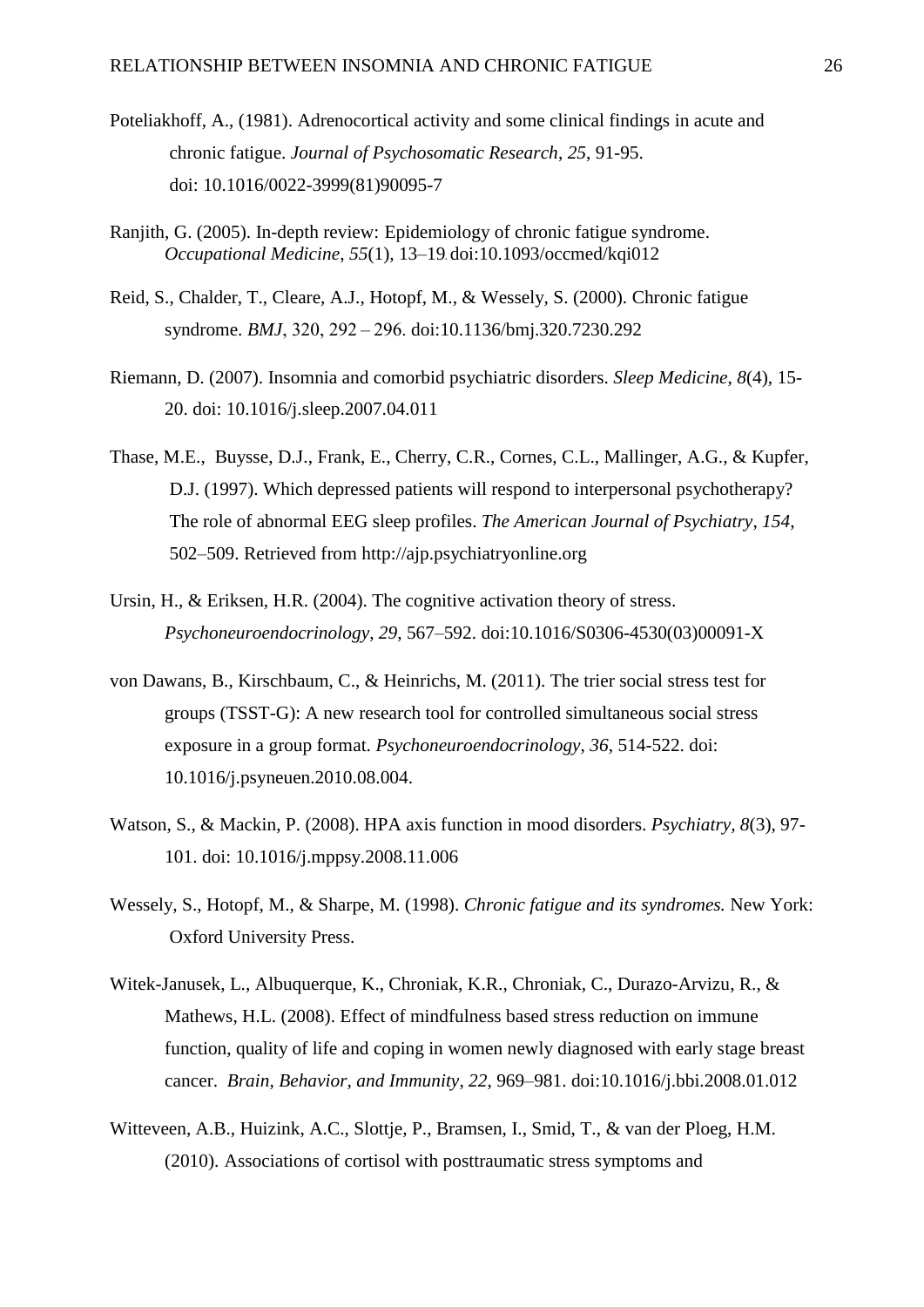negative life events: A study of police officers and firefighters. *Psychoneuroendocrinology*, *35*, 1113—1118. [doi: 10.1016/j.psyneuen.2009.12.013](http://dx.doi.org/10.1016/j.psyneuen.2009.12.013)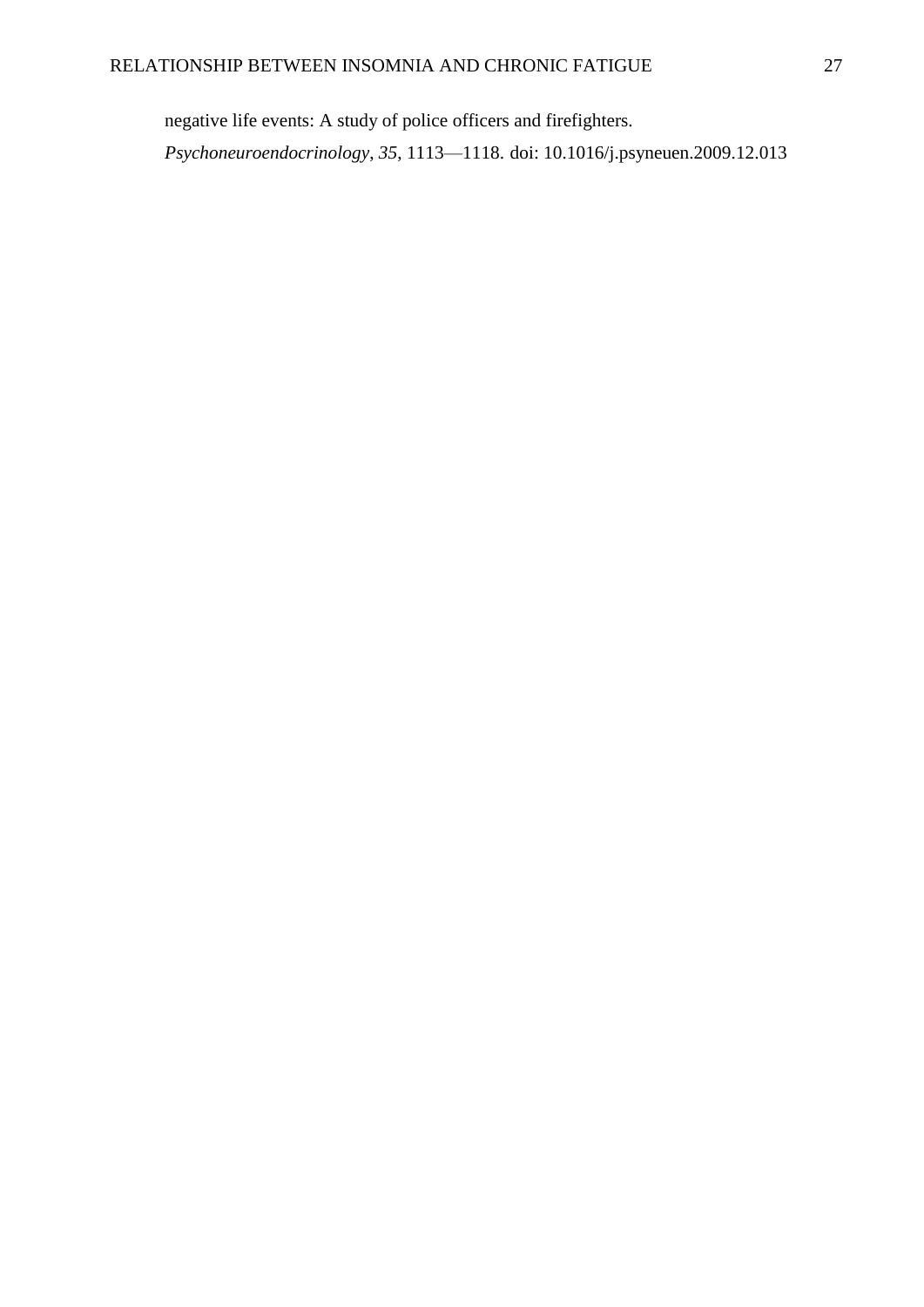*Summary of the Hierarchical Regression Analysis Examining the Unique Effect of Insomnia Status on Levels of Fatigue at Pre-Treatment*

| <b>Step</b>    | Independent variables                                | B     | S.E. B | β    | t    | $\boldsymbol{p}$ |
|----------------|------------------------------------------------------|-------|--------|------|------|------------------|
|                | Age                                                  | 0.004 | 0.02   | 0.02 | 0.18 | 0.86             |
| $\overline{2}$ | Gender                                               | 0.70  | 0.56   | 0.15 | 1.25 | 0.22             |
| 3              | Insomnia or not at pre-treatment <sup>a</sup> $0.71$ |       | 0.22   | 0.36 | 3.19 | $0.002*$         |

*Note*. Dependent variable = Chalder Fatigue Scale pre-treatment.

<sup>a</sup> Insomnia was measured using Insomnia Severity Index (ISI)  $\geq$  15.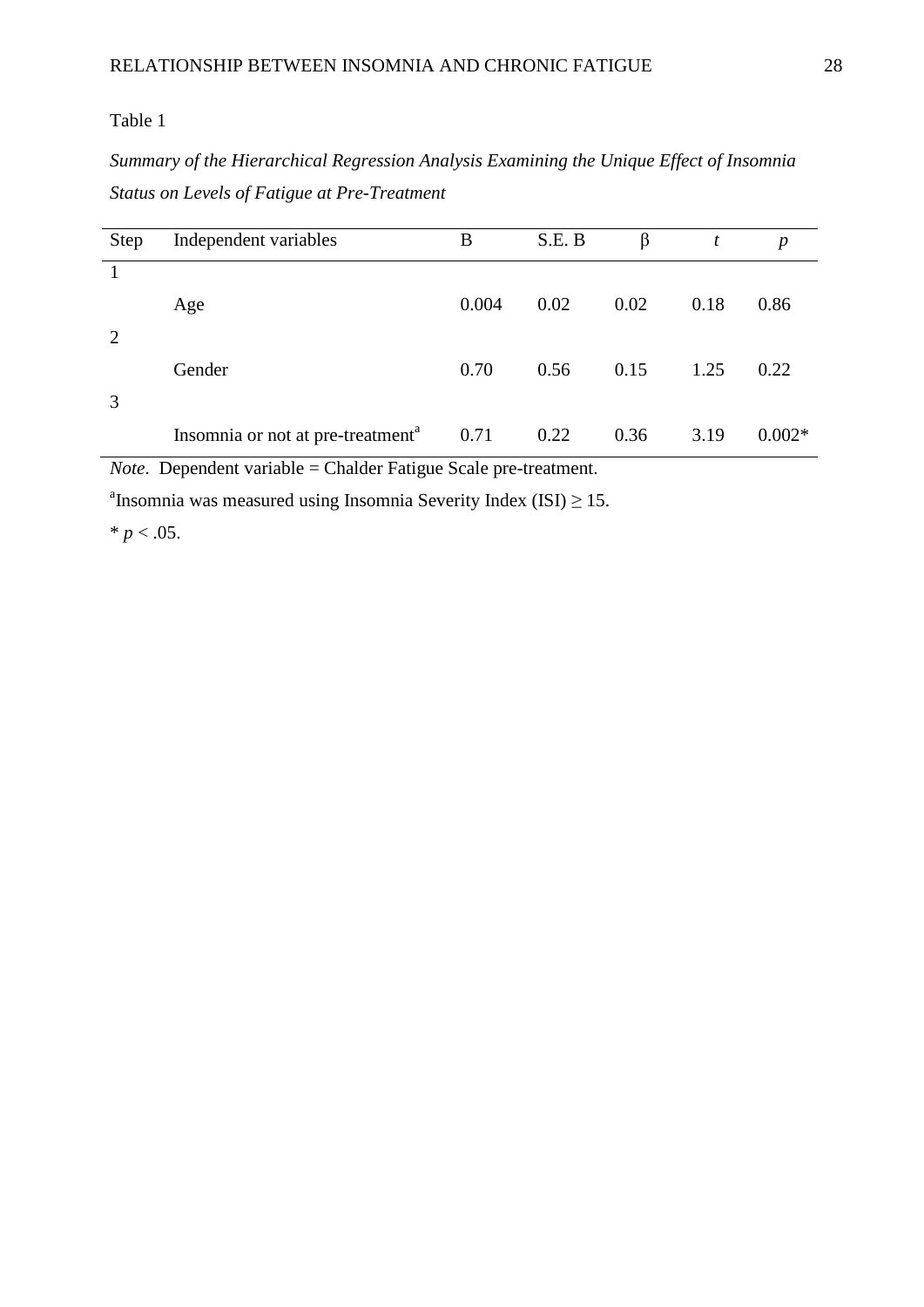*Summary of the Hierarchical Regression Analysis Examining the Effect of Insomnia Status at Pre- treatment and Change in Insomnia Status from Pre- to Post-Treatment has on Levels of Fatigue at Post-Treatment*

| Step           | Independent variables                          | B       | S.E. B | $\beta$ | t       | $\boldsymbol{p}$ |
|----------------|------------------------------------------------|---------|--------|---------|---------|------------------|
| $\mathbf{1}$   |                                                |         |        |         |         |                  |
|                | Age                                            | 0.19    | 0.06   | 0.46    | 3.48    | $0.001*$         |
| $\overline{2}$ |                                                |         |        |         |         |                  |
|                | Gender                                         | $-0.85$ | 1.47   | $-0.08$ | $-0.58$ | 0.57             |
| 3              |                                                |         |        |         |         |                  |
|                | Level of fatigue pre-treatment <sup>a</sup>    | 0.52    | 0.25   | 0.27    | 2.07    | $0.04*$          |
| $\overline{4}$ |                                                |         |        |         |         |                  |
| 5              | Insomnia or not at pre-treatment <sup>b</sup>  | 0.24    | 0.58   | 0.06    | 0.42    | 0.68             |
|                |                                                | 1.36    | 0.63   | 0.31    | 2.17    | $0.04*$          |
|                | Insomnia or not at post-treatment <sup>b</sup> |         |        |         |         |                  |

*Note.* Dependent variable = Chalder Fatigue Scale post-treatment.

<sup>a</sup>Fatigue was measured using Chalder Fatigue Scale.

<sup>b</sup>Insomnia was measured using Insomnia Severity Index (ISI)  $\geq$  15.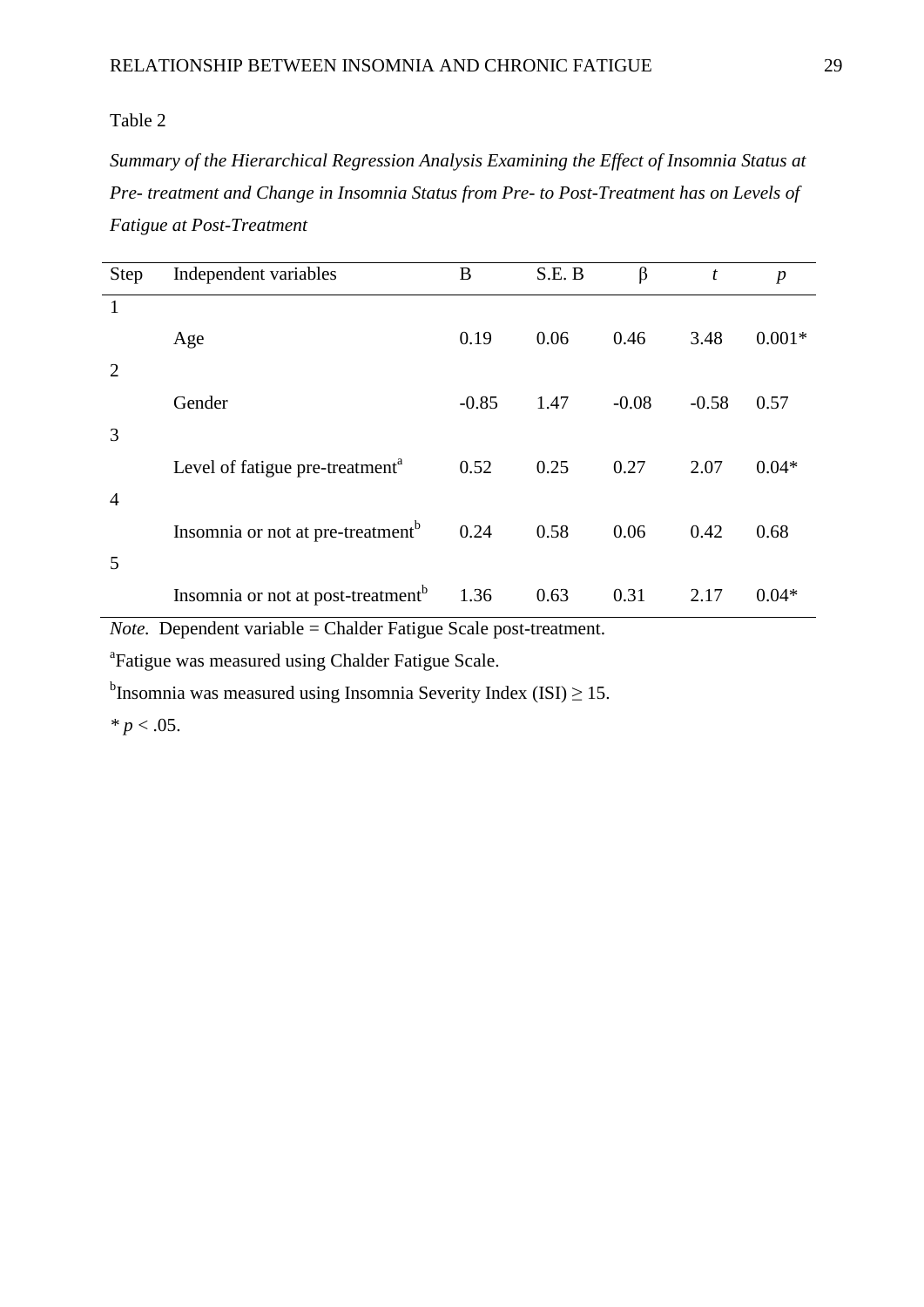*The Summary of the Hierarchical Regression Analysis Examining the Effect Insomnia Status at Pre-Treatment has on the Change in Cortisol Response in Trier Social Stress Test (TSST-G) Pre-Treatment*

| <b>Step</b> | Independent variables                         | B    | S.E. B | β    | t    | $\boldsymbol{p}$ |
|-------------|-----------------------------------------------|------|--------|------|------|------------------|
|             | Age                                           | 0.08 | 0.05   | 0.18 | 1.51 | 0.14             |
| 2           | Gender                                        | 0.16 | 1.29   | 0.02 | 0.12 | 0.90             |
| 3           | Insomnia or not at pre-treatment <sup>a</sup> | 0.10 | 0.55   | 0.02 | 0.18 | 0.86             |

*Note*. Dependent variable = variability in cortisol output during TSST-G at pre-treatment. <sup>a</sup>Insomnia was measured using Insomnia Severity Index (ISI)  $\geq$  15.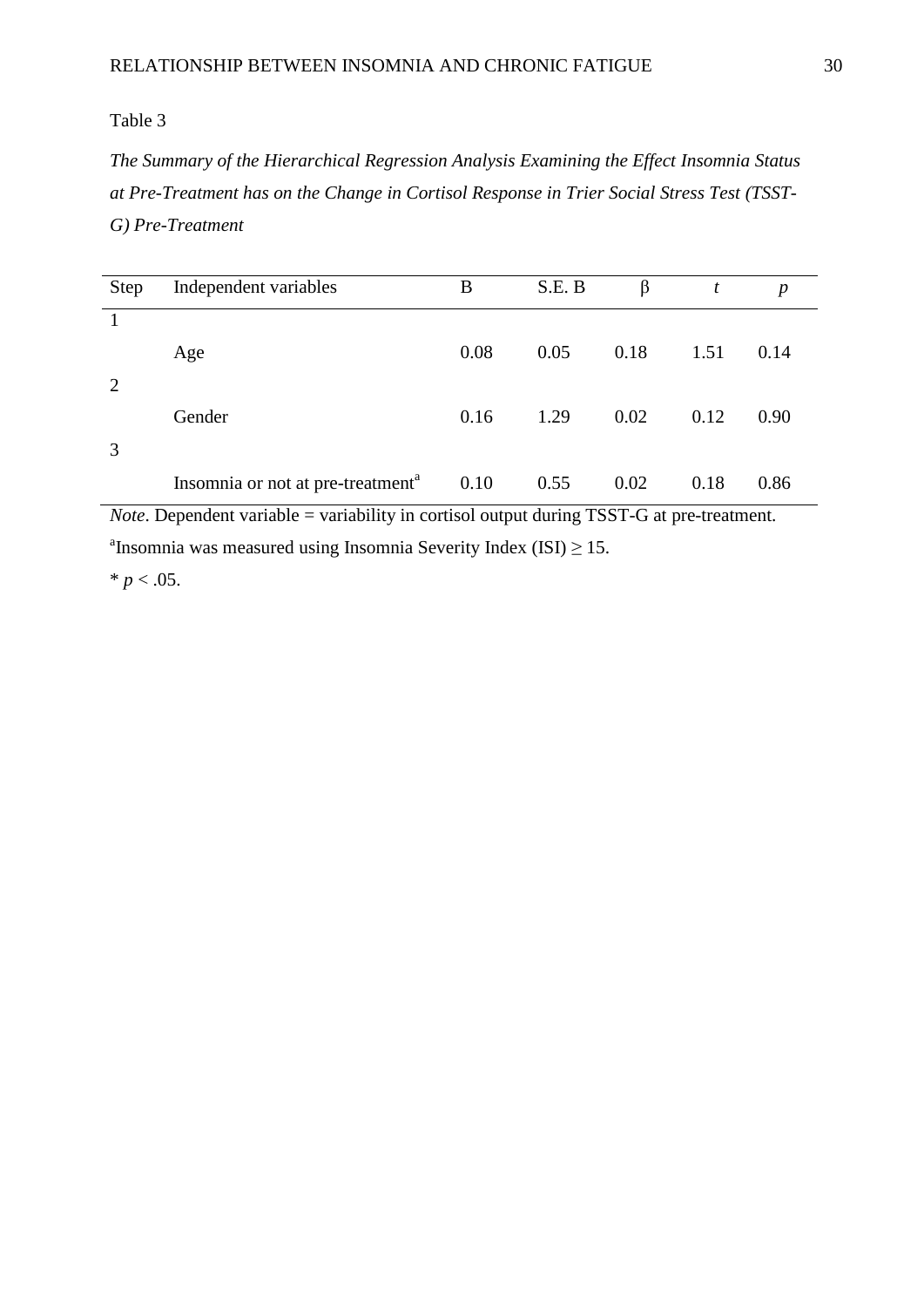*The Summary of the Hierarchical regression Analysis Examining the Effect Insomnia Status Pre- Treatment and Change in Insomnia Status from Pre- to Post-Treatment has on the Change in Cortisol Response in the Trier Social Stress Test (TSST-G) Post-Treatment*

| <b>Step</b>    | Independent variables                                                                                                                                                                                                                                                                                                                                                                                                                                                                                                                                                                                                                                                                                                                                                                                          | B       | S.E. B | β       | t       | $\boldsymbol{p}$ |
|----------------|----------------------------------------------------------------------------------------------------------------------------------------------------------------------------------------------------------------------------------------------------------------------------------------------------------------------------------------------------------------------------------------------------------------------------------------------------------------------------------------------------------------------------------------------------------------------------------------------------------------------------------------------------------------------------------------------------------------------------------------------------------------------------------------------------------------|---------|--------|---------|---------|------------------|
| $\mathbf{1}$   |                                                                                                                                                                                                                                                                                                                                                                                                                                                                                                                                                                                                                                                                                                                                                                                                                |         |        |         |         |                  |
|                | Age                                                                                                                                                                                                                                                                                                                                                                                                                                                                                                                                                                                                                                                                                                                                                                                                            | $-0.02$ | 0.07   | $-0.05$ | $-0.25$ | 0.80             |
| $\overline{2}$ |                                                                                                                                                                                                                                                                                                                                                                                                                                                                                                                                                                                                                                                                                                                                                                                                                |         |        |         |         |                  |
|                | Gender                                                                                                                                                                                                                                                                                                                                                                                                                                                                                                                                                                                                                                                                                                                                                                                                         | $-0.28$ | 1.68   | $-0.04$ | $-0.17$ | 0.87             |
| 3              |                                                                                                                                                                                                                                                                                                                                                                                                                                                                                                                                                                                                                                                                                                                                                                                                                |         |        |         |         |                  |
|                | Change in stress response pre-                                                                                                                                                                                                                                                                                                                                                                                                                                                                                                                                                                                                                                                                                                                                                                                 | 0.29    | 0.14   | 0.40    | 2.06    | $0.05*$          |
|                | treatment <sup>a</sup>                                                                                                                                                                                                                                                                                                                                                                                                                                                                                                                                                                                                                                                                                                                                                                                         |         |        |         |         |                  |
| $\overline{4}$ |                                                                                                                                                                                                                                                                                                                                                                                                                                                                                                                                                                                                                                                                                                                                                                                                                |         |        |         |         |                  |
|                | Insomnia or not at pre-treatment <sup>b</sup>                                                                                                                                                                                                                                                                                                                                                                                                                                                                                                                                                                                                                                                                                                                                                                  | $-0.53$ | 0.60   | $-0.17$ | $-0.88$ | 0.39             |
| 5              |                                                                                                                                                                                                                                                                                                                                                                                                                                                                                                                                                                                                                                                                                                                                                                                                                |         |        |         |         |                  |
|                | Insomnia or not at post-treatment <sup>b</sup><br>$\mathbf{M}$ $\mathbf{D}$ $\mathbf{I}$ $\mathbf{I}$ $\mathbf{I}$ $\mathbf{I}$ $\mathbf{I}$ $\mathbf{I}$ $\mathbf{I}$ $\mathbf{I}$ $\mathbf{I}$ $\mathbf{I}$ $\mathbf{I}$ $\mathbf{I}$ $\mathbf{I}$ $\mathbf{I}$ $\mathbf{I}$ $\mathbf{I}$ $\mathbf{I}$ $\mathbf{I}$ $\mathbf{I}$ $\mathbf{I}$ $\mathbf{I}$ $\mathbf{I}$ $\mathbf{$<br>$\mathbf{1} \mathbf{1} \mathbf{1} \mathbf{1} \mathbf{1} \mathbf{1} \mathbf{1} \mathbf{1} \mathbf{1} \mathbf{1} \mathbf{1} \mathbf{1} \mathbf{1} \mathbf{1} \mathbf{1} \mathbf{1} \mathbf{1} \mathbf{1} \mathbf{1} \mathbf{1} \mathbf{1} \mathbf{1} \mathbf{1} \mathbf{1} \mathbf{1} \mathbf{1} \mathbf{1} \mathbf{1} \mathbf{1} \mathbf{1} \mathbf{1} \mathbf{1} \mathbf{1} \mathbf{1} \mathbf{1} \mathbf{1} \mathbf{$ | $-1.67$ | 0.70   | $-0.54$ | $-2.37$ | $0.03*$          |

*Note*. Dependent variable = variability in cortisol output during TSST-G at post-treatment. <sup>a</sup>Stress response during TSST-G was measured using saliva cortisol.

<sup>b</sup>Insomnia was measured using Insomnia Severity Index (ISI)  $\geq$  15.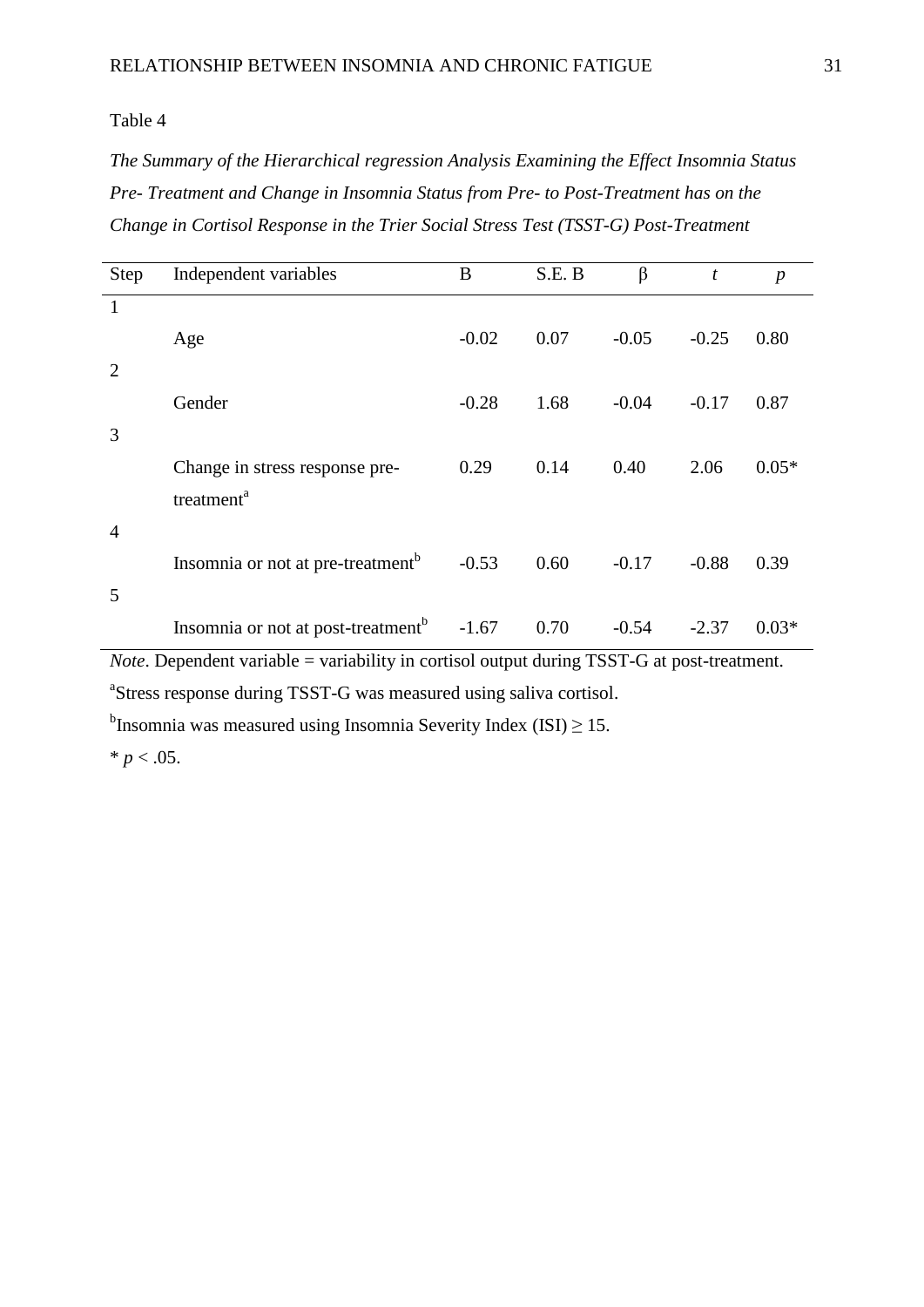

*Figure 1.* Schematic illustration of the hypothalamic–pituitary–adrenal (HPA) axis. Adapted from "Hypothalamic-pituitary-adrenal axis dysfunction in chronic fatigue syndrome," by A.S. Papadopoulos, and A.J. Cleare, 2012, *Nature Reviews Endocrinology*, *8*, p.26. Copyright 2012 by Macmillan Publishers.